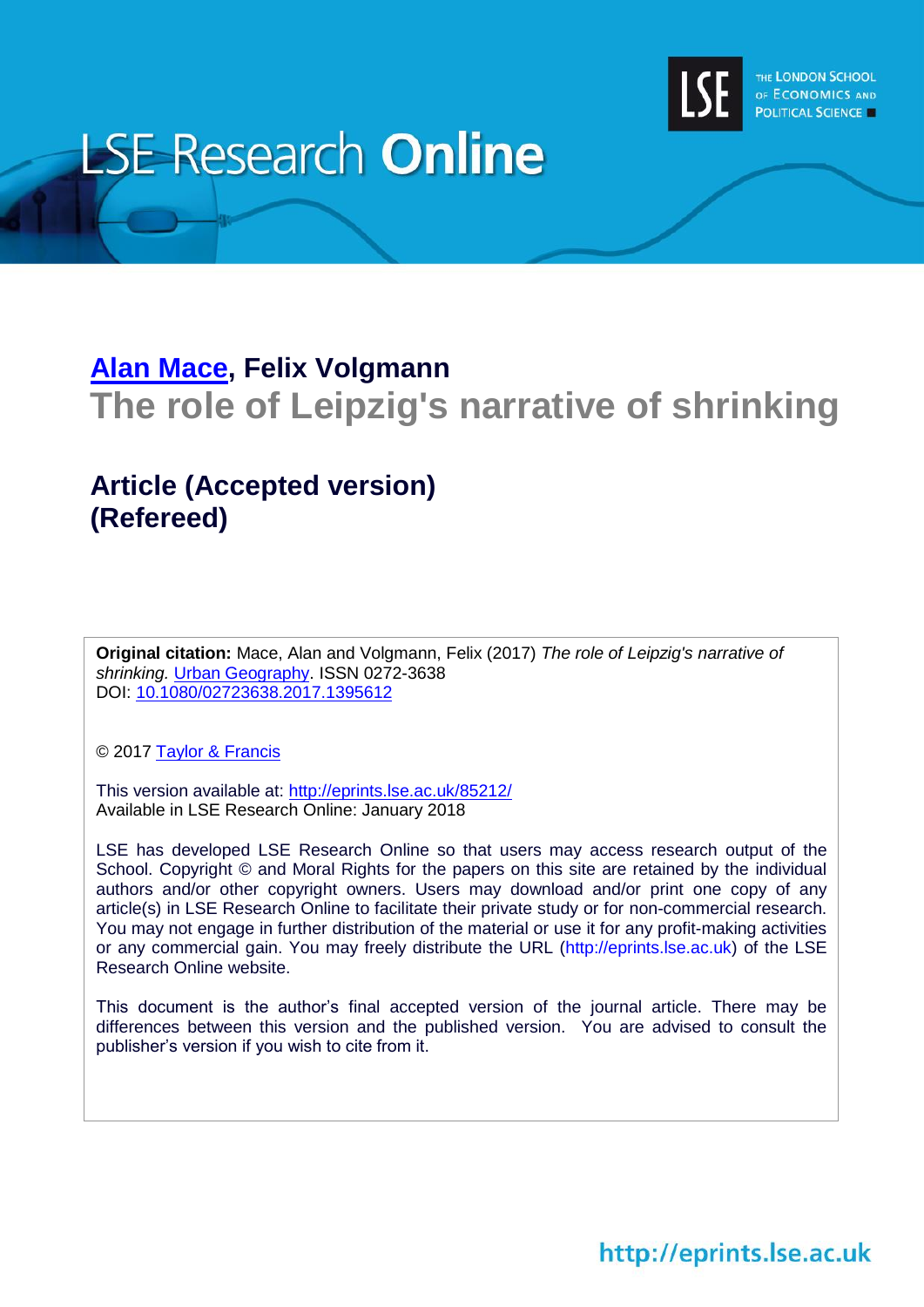### The Role of Leipzig's Narrative of Shrinking

#### Alan Mace

Assistant Professor, Urban Planning Studies, London School of Economics & Political Science

#### Felix Volgmann

Urban Planner, Bürogemeinschaft Gauly & Volgmann (bgh.), Leipzig

#### Abstract

*An important claim for the categorisation and study of shrinking cities is that the experience of governance across shrinking cities may offer an alternative to hegemonic discourses of growth. However, there are methodological problems associated with categorizing then researching shrinking cities. Two key problems are: first, the category of shrinkage hides a multiplicity of cause and effect and; second, the danger of fetishizing the city against the reality of broader urban drivers of change. It is argued that the use of planning/governance narratives is a means to addresses the methodological issues, as narratives focus us on cities as places of practice. We apply the approach to Leipzig, once shrinking but now one of Germany's fastest growing cities. We conclude that while there was a significant attempt to articulate an alternative to the imperative to grow, it remained dominant suggesting the need to develop a taxonomy of shrinking cities where only some will offer an alternative vision of 'development'.* 

Key words: foundational stories, Leipzig, narratives, shrinking cities, urban planning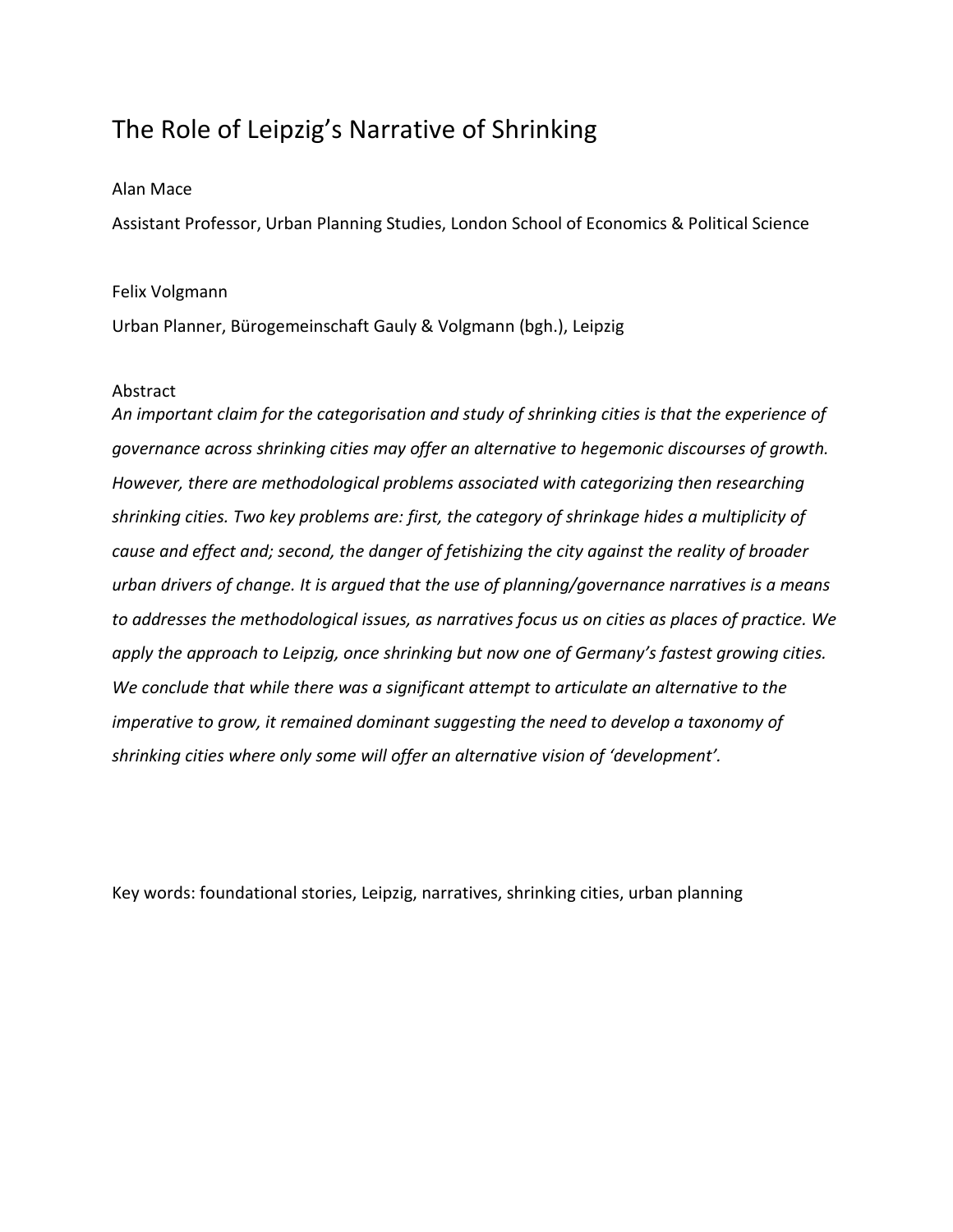#### **Introduction**

The shrinking city is a phenomenon that has a global reach (e.g. Richardson and Nam 2014; Martinez-Fernandez et al 2012; Pallagst *et al.* 2014a), with Oswalt and Rieniets (2006) estimating that nearly 25 percent of all cities with more than 100,000 inhabitants are experiencing population loss. While any given shrinking city might offer an important illustration of uneven growth under capitalism the categorisation of shrinking raises at least two key methodological issues, the fetishizing of the city and the reductionism of shrinkage (that shrinking cities exist as something with common characteristics). These questions link to practical questions of agency as our interpretation of the ability of actors to influence a city's future rests partly on how we understand the city. Issues of agency link us to an important justification for employing the category of the shrinking cities, namely, they might serve as an important counter to the pervasive ideology of competition that obfuscates wider restructuring processes and leads to a wasteful zero sum game (Brenner & Wachsmuth 2012). We argue that bringing together shrinking cities and work on narratives in planning/governance avoids fetishizing the city as an entity as, rather than foregrounding the shrinking city, it focuses us on the processes of city governance that will be impacted by shrinkage. The narratives approach avoids reducing all shrinking cities to a single 'type', instead emphasizing the complexity, diversity and ambiguity of shrinking both in terms of cause, effect and possible responses.

Turning to the first of the methodological problems, does a category of shrinkage fetishize the city, or put another way, is the city a meaningful scale/entity through which to address the problems of decline? There is no standard definition for the shrinking city, but the dominant focus is typically if not exclusively on population loss which is problematic (Bernt 2015). In response to the ongoing struggle for a joint definition, Sousa and Pinho (2015) combine the different attempts by characterizing shrinking cities as, "[a] global, structural, and multidimensional phenomenon concomitant with visible declining population, declining economy and declining national or international importance (alone or combined), which can affect regions, metropolitan areas, cities, or just parts of them" (15). This expanding spatial definition feeds into the argument of Merrifield (2013) that the attempt to categorize the shrinking city is simply one of many instances such as the "endless city, …100-mile city, global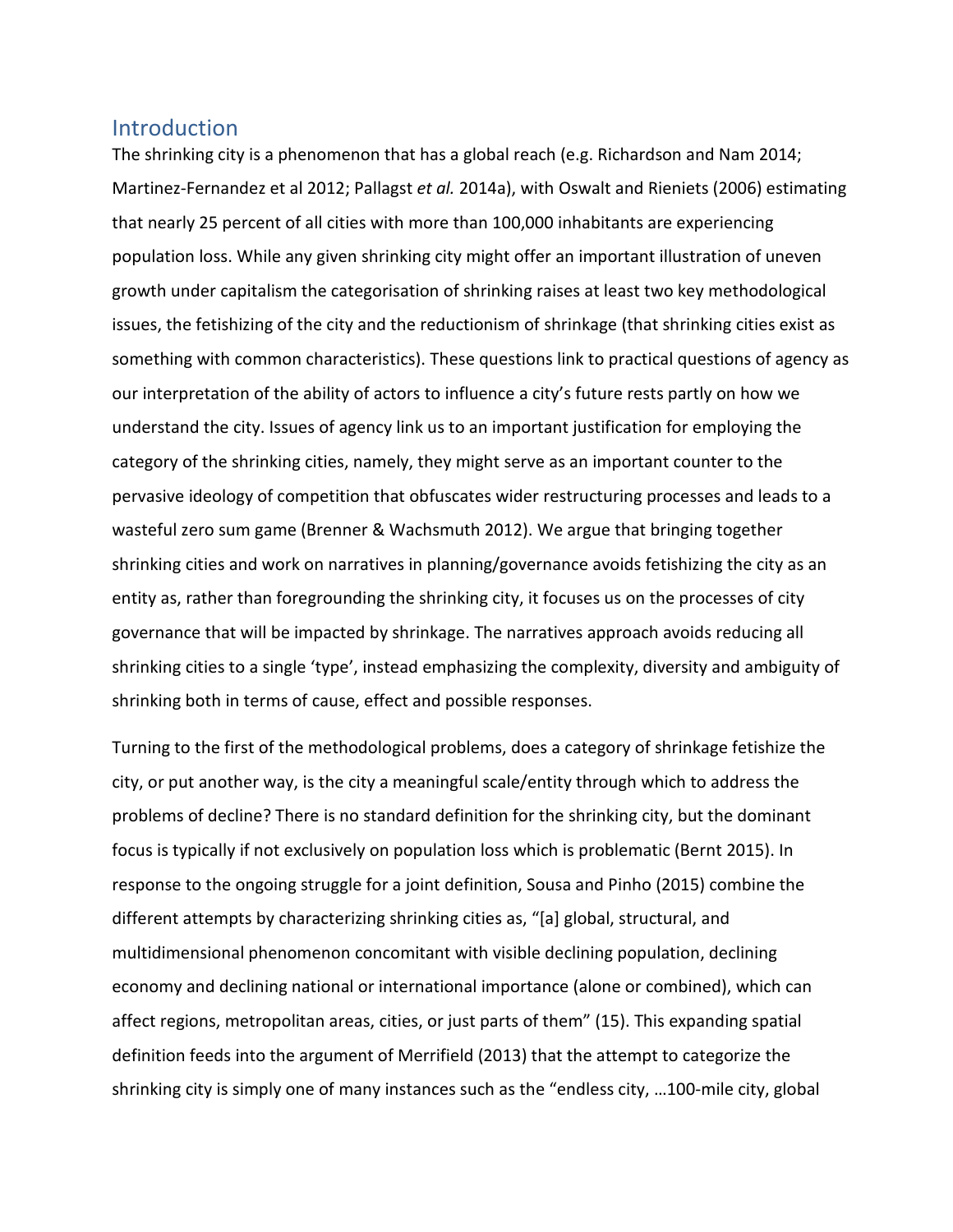city, mega-city, arrival city, indistinguishable city" (210-211) that tacitly recognize Lefebvre's focus on the urban while still privileging the city as an object for study. In seeking to reconcile the city and the urban Wachsmuth (2014) argues we should, "treat the city as a category of practice, as a representation of people's relationship to urbanization processes, rather than an as a category of analysis adequate to describe these processes themselves" (87). From this perspective policymakers are not, "unable or unwilling to comprehend the definitional complexities of the city […]. Rather, […] nuance and complexity are traded for a targeted claimsmaking on urban resources" (Lauermann 2016: 77-78).

Focusing on the city as a category of practice highlights a second methodological problem with the categorisation of the shrinking city. Establishing a subset of cities that are shrinking tells us little about how significant actors in any particular city can and will respond. There are multiple, diverse and interrelated causes of urban decline and so shrinkage is a symptom with many causes and consequences. Shrinkage in some cities is prompted by economic impacts of globalisation leading to new urban hierarchies (Pallagst *et al.* 2014a). In other cases, structural changes in political or economic systems, particularly deindustrialisation, are the main drivers. In Europe, the shift to a post-Fordist economy, and in Eastern Europe to a post-socialist economy, are the most common causes of shrinkage (Cunningham-Sabot *et al.* 2014; Bontje 2005). Specifically in Eastern Europe, work-related out-migration after the collapse of socialist systems is recognized as an influential driving force of decline. Such migration was triggered when during the political transformation period large-scale privatization and deindustrialization took place (Bontje 2005; Glock and Häußermann 2004; Schetke and Haase 2008). Furthermore, especially in East Germany the decline of urban cores was accelerated by suburbanisation (Couch *et al.* 2005; Nuissl and Rink 2005) and a sharp decrease of fertility rates after 1990 (Steinführer and Haase 2007; Glock and Häußermann 2004).

Not only are the causes of shrinkage manifold; so too are the spatial, economic, social and environmental effects for the city. This diversity of causes, responses and outcomes, has led some to question the usefulness of the shrinking city as an object of study as scholars apply different definitions to make their case fit the shrinking city category raising the question of whether these cities can usefully be brought together (Bernt 2015; Mace 2014). Therefore,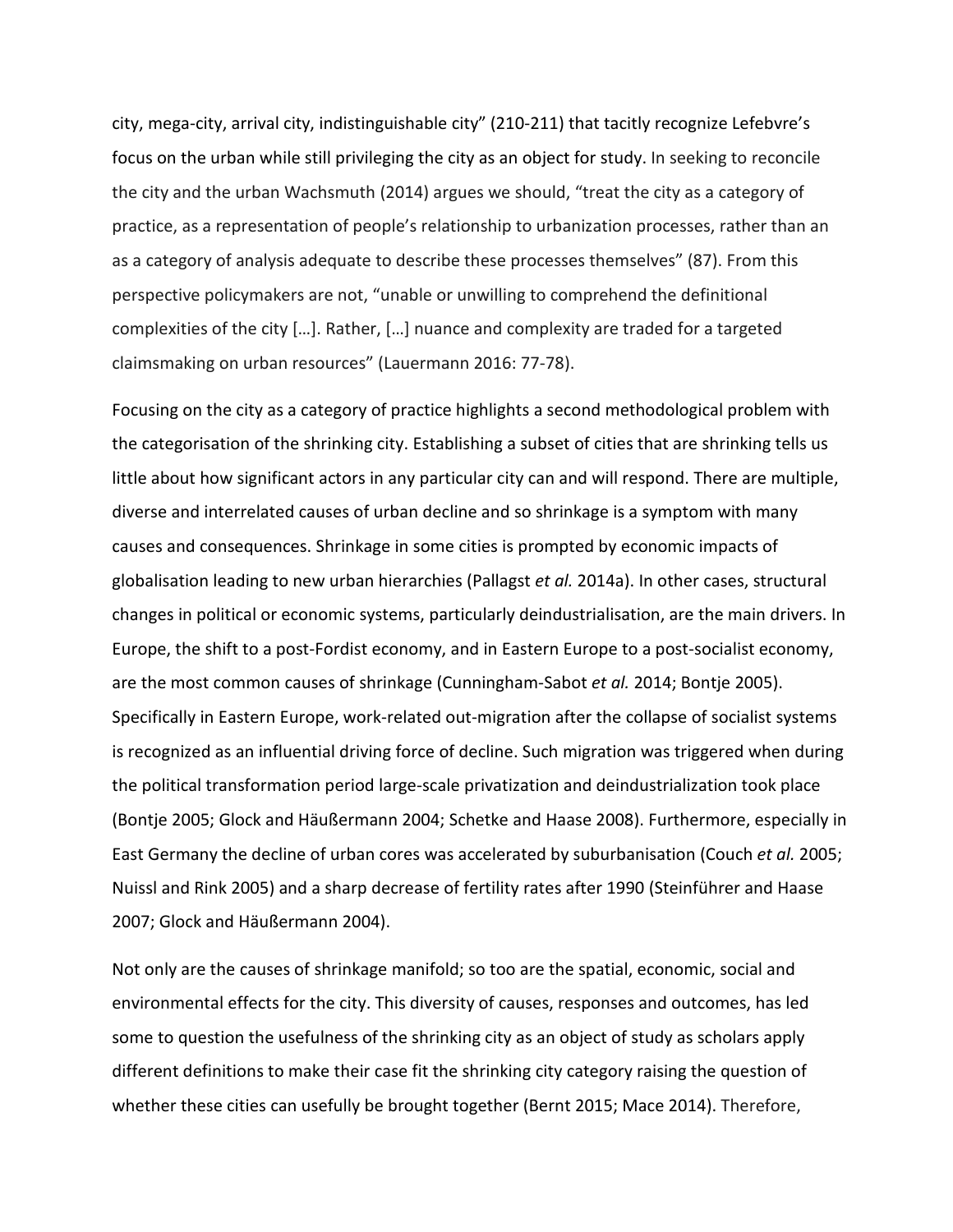*simply to be* a shrinking city does not mean that there are readily transferable lessons (in terms of cause, effect or response), as the experience of shrinkage is context specific (Pallagst et al 2014). From this it follows that, to some extent, local determination/practice will vary according to cause and context. Recognizing these two key issues Bernt (2015) argues that rather than assuming shrinking to be a singular condition occurring in multiple cities, we instead should focus on the specificity of any given shrinking city, including its relationship to other places and tiers of governance and so regard shrinkage as a sub-theme within the practice of city governance. We show here that one effective way of achieving a focus on governance and the specificity of a shrinking city is by drawing on the narratives of governance or 'governance stories' (Bevir & Rhodes 2006).

Using the case of Leipzig, we argue that a narrative based approach offers a useful means to address the methodological issues discussed, providing insight into the governance of cities that are shrinking without assuming that this will be a common experience. In particular we focus on the extent to which the experience of Leipzig, traced through narratives, indicates the development of alternatives to growth-orientated discourses. Given our respective professional and academic backgrounds we focus on planners/planning but only as a way into the wider process of city governance. Planners are not necessarily the main generators of narratives of the city but they often stand at the intersection where different interest groups, and narratives, meet. Moreover, land use planning is one tangible means by which narratives are turned into policy at the city level. As Beauregard (2007:5) argues, it is much more difficult to construct narratives of shrinkage rather than growth given the 'precarious circumstances' that those in declining cities may be in. Even where authorities are able to plan for shrinkage to do so carries risk as it can lead to stigmatisation. One approach is to look to positive data/outcomes from shrinkage, for example, Delken (2008) shows that life satisfaction in shrinking cities appears to be comparatively high. Another approach is to challenge the mainly negative characterization of shrinkage that for Sousa and Pinho (2015), "carries the negative weight of a symptom of an undesirable disease" (13). This observation leads them to call for the adaption of planning theory and practice that recognizes growth and shrinkage as "visions for development" (28) to advance from its negative connotation. This reflects the adoption of terminology such as 'smart decline'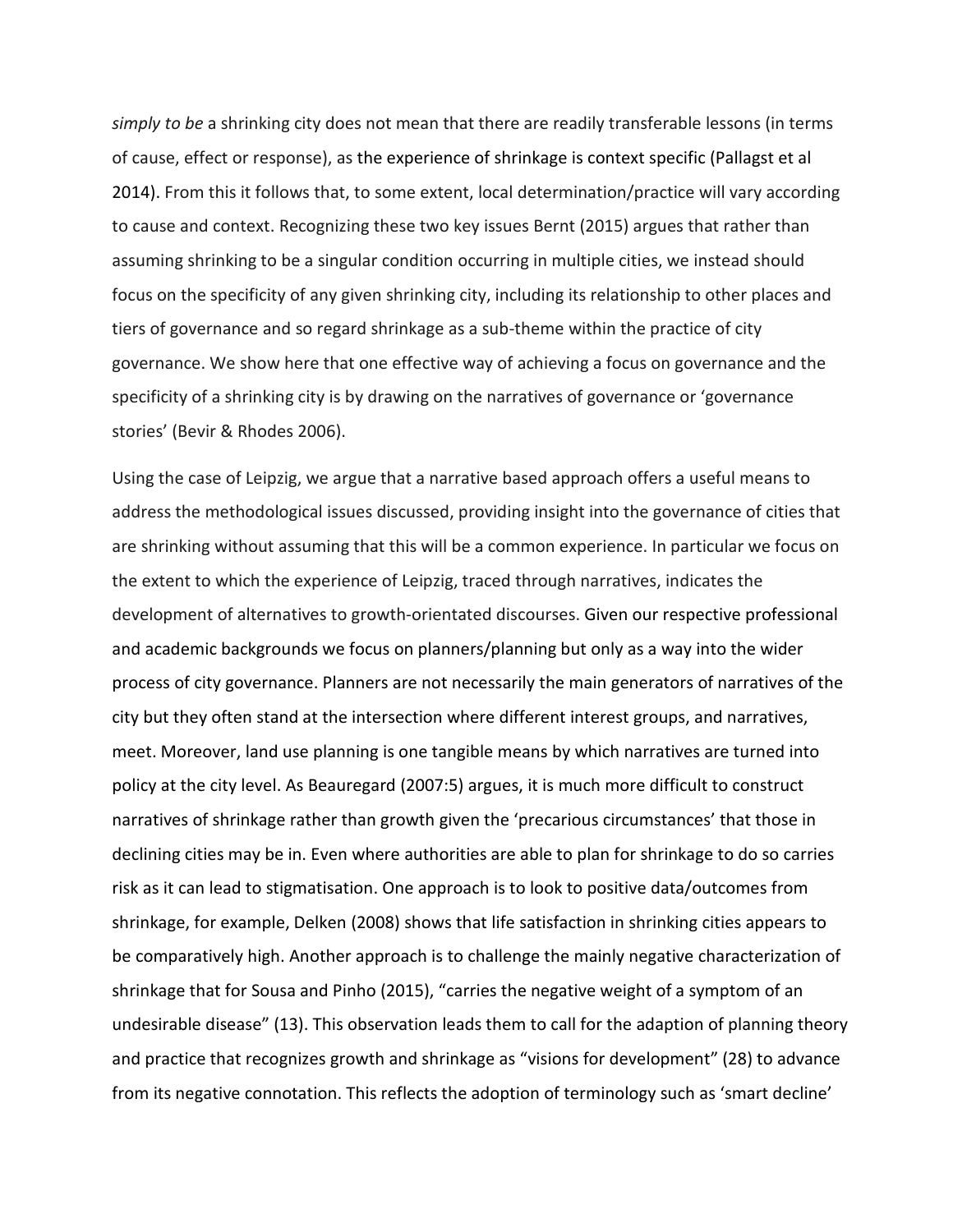(Pallagst and Wiechmann 2005; Hollander and Németh 2011). In the face of such negative perceptions of shrinkage can we identify effective counter narratives?

We develop these points using the following structure. In the following section we outline how narratives have been conceptualised and employed to describe urban governance including planning and how planners describe using narratives. Next, we set out the background to the research, necessary detail of the case study city of Leipzig and the methods used. After this we detail two dominant narratives, the city's foundational story and the shrinking/liveable city narrative. The latter was supported by two sub-narratives, 'courageous city of change' and 'heritage' which, we argue, were ambiguous in their effect. Ultimately these were important in informing future orientated actions in the city that were contrary to the shrinking narrative. In the concluding section we return to the reasons for taking a narrative approach to shrinking cities and what this approach, applied to Leipzig, suggests about the shrinking city as a category that might offer alternatives to growth orientated models.

#### **Narratives**

Narrative is subject to differing definitions (see Jensen 2007 for a outline), but where a key difference is usefully highlighted by the distinction sometimes made between narrative and story. While a narrow definition of narrative suggests an account of events, a story is differentiated by the addition of a plot that produces a "meaningful whole" (Czarniawska 2004:7 cited in Jensen 2007: 216). At least implicitly, a plot adds causality and possibly a moral element and a purpose. The distinction between narrative and story is sometimes set aside by employing the idea of 'emplotted narratives' (Jensen 2007: 216), and in this article this is the approach taken as we draw on the idea of foundational stories and narratives but where both are seen to encompass plots. Two particularly powerful characteristics of narratives is first, their ability to simplify and so to make sense of complex situations and the events leading to them (Gonzáles 2006: 840). This is particularly pertinent in a shrinking city as decline creates great uncertainty for local policymakers (Pallagst *et al.* 2014b), and narratives can potentially guide politicians, planners and residents by seeming to reduce complexity and uncertainty. This simplification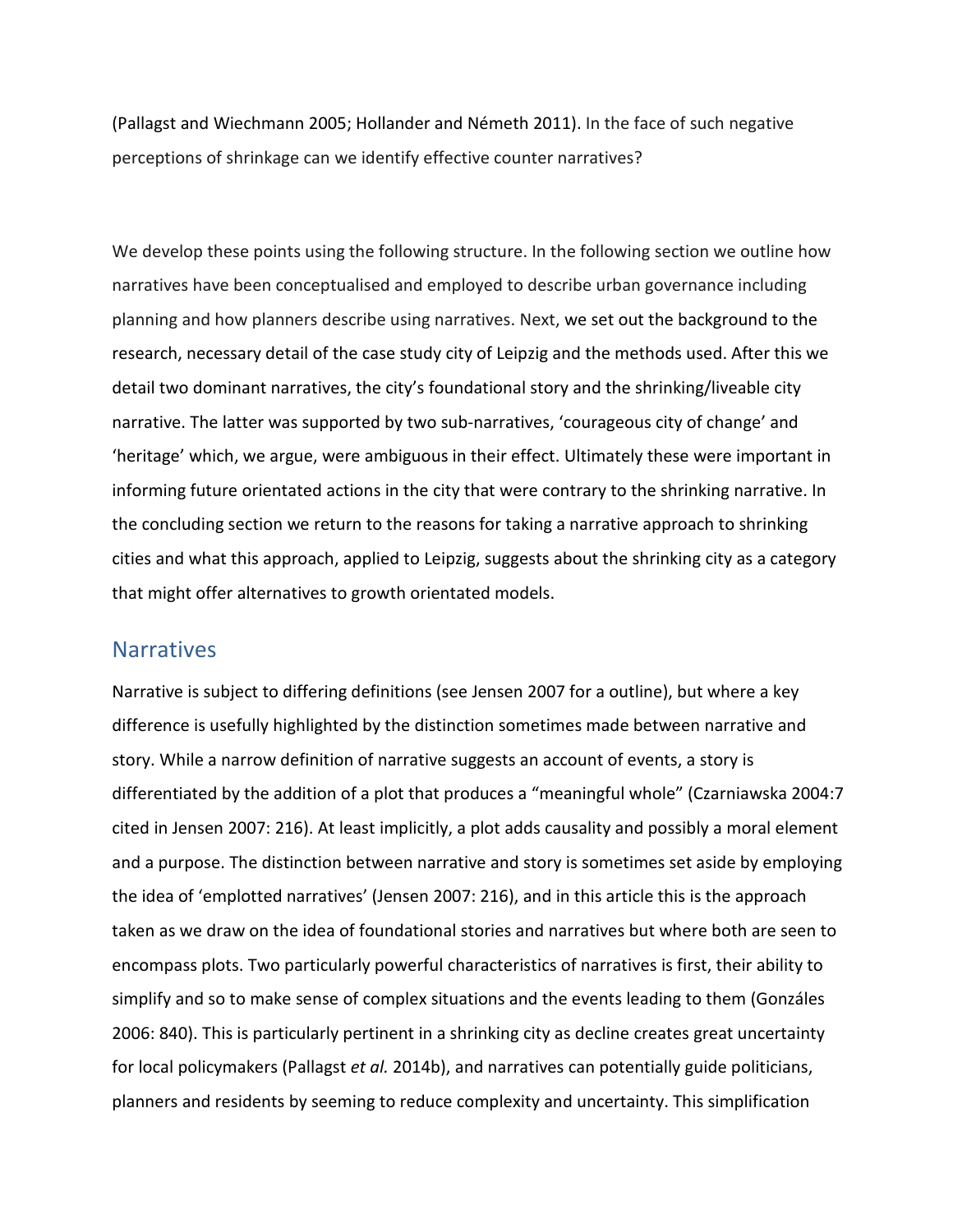includes the provision of causal links (an aspect of plot), that explains why things happen. Also, through a similar mechanism, they shape the way we imagine the future of a place (van Hulst 2012; Mandelbaum 2000; Throgmorton 1996), including through the imagining of, "alternative futures" Flyvbjerg (1998:8). The link between the future orientated work of both narratives and planning is reflected by Moody (1997: 596) who, in reviewing Throgmorton's work, highlights that, "…planning in this view involves competing attempts to construct a story about the future that persuades multiple audiences and responds to other stories". In other words, planning constructs "histories of the future" (Mandelbaum 2000: 143; cited in Walter 2013).

Narratives, as persuasive and constitutive storytelling can act as a "catalyst for change" (Sandercock 2003: 18), as the successful story/emplotted narrative,

> [...] integrates knowledge of what happened with an understanding of why it happened and a sense of what it means to us. Stories organize knowledge around our need to act and our moral concerns. The stories do not have to be original, but they must be authoritative (that is, provide reliable evidence marshalled into a convincing argument). The best are both original and authoritative

#### Sandercock 2003: 19.

That to be successful a story/emplotted narrative should be authoritative hints at the exercise of power through the practice of representation, leading to an argumentative turn in the understanding of the role of narratives (Fischer and Forester 1993). Forester (1993), drawing on the research of language and argumentation, accentuates the influence of stories in explaining power relations in policy discourses and concludes that stories do work by organizing facts:

> [...] in these [deliberative] stories the planners not only present facts and express opinions and emotions, they also reconstruct selectively what the problems at hand really are. And they characterize themselves (and others) as willing to act in certain ways or not, as concerned with *these* issues […]" (ibid: 196; emphasis in original).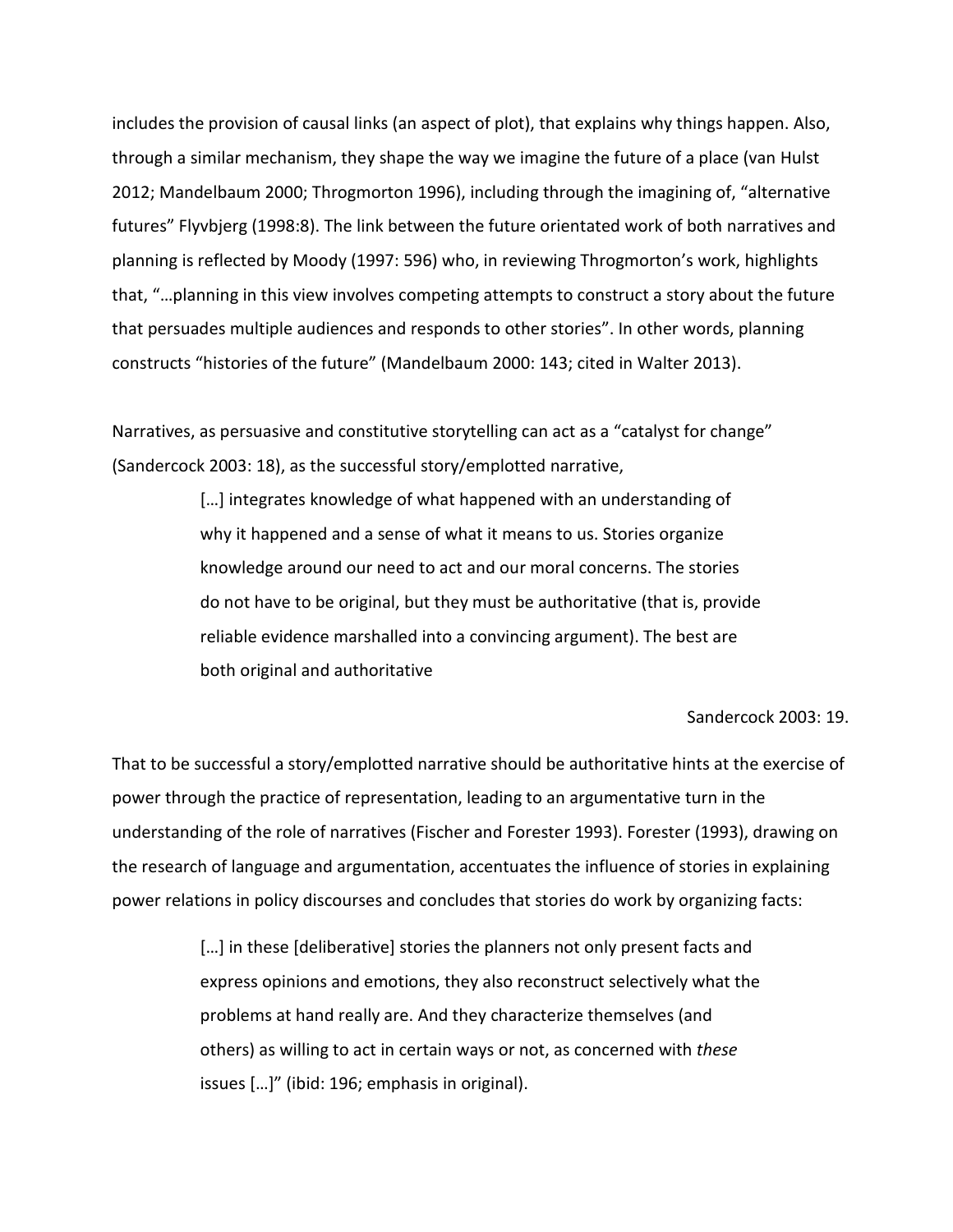There are not, then, single narratives of place as different groups will represent themselves and others, their place and other places differently. In the case of planning narratives Bulkens *et al.* (2014) show that formal planning processes can be destabilized by community/ bottom-up narratives.

Narratives operate alongside discourses, while narratives offer explanations and tell of possible futures, these options are formulated within the parameters of discourses that 'structure meaning systems' (Jensen 2007: 219). In the context of this research, discourses include a hegemonic growth imperative (Harvey 1989) leaving little space for city managers and citizens to imagine much less articulate an alternative. However, Foucault focuses on the temporal aspect of discourse, with the concept of the *episteme* indicating that hegemonic knowledge can change over time (Foucault 1972). Might, in combination, narratives of decline provide a challenge to growthorientated discourses? In order to answer this question definitively we would have to study discourses of shrinkage and their effect in multiple cities. Here we offer a starting point, an example of using narratives to capture both the bespoke experience of the governance of shrinkage but also to ask if there is evidence of a challenge to the discourses of growth.

#### The case of Leipzig

Leipzig's population peaked in 1930 at 718,200, making it the fifth most populous city in Germany at that time. During the Second World War the city lost about 20 percent of its population. After rising to 617,000 in 1950, Leipzig gradually lost population. In 1988, one year before the Berlin Wall fell, the population had shrunk to 545,307. The collapse of the German Democratic Republic (GDR) in 1989 saw the subsequent and dramatic loss of industry and steep rise in unemployment from 23,371 in 1990 to 48,368 in 2000 (Wiechmann *et al.* 2014: 132). In the decade after reunification, Leipzig encountered the highest population loss of any East German city (Glock and Häußermann 2004; Rink *et al.* 2010), plummeting by 18 percent, a loss of nearly 100,000 inhabitants. Labour-oriented migration to West German cities was largely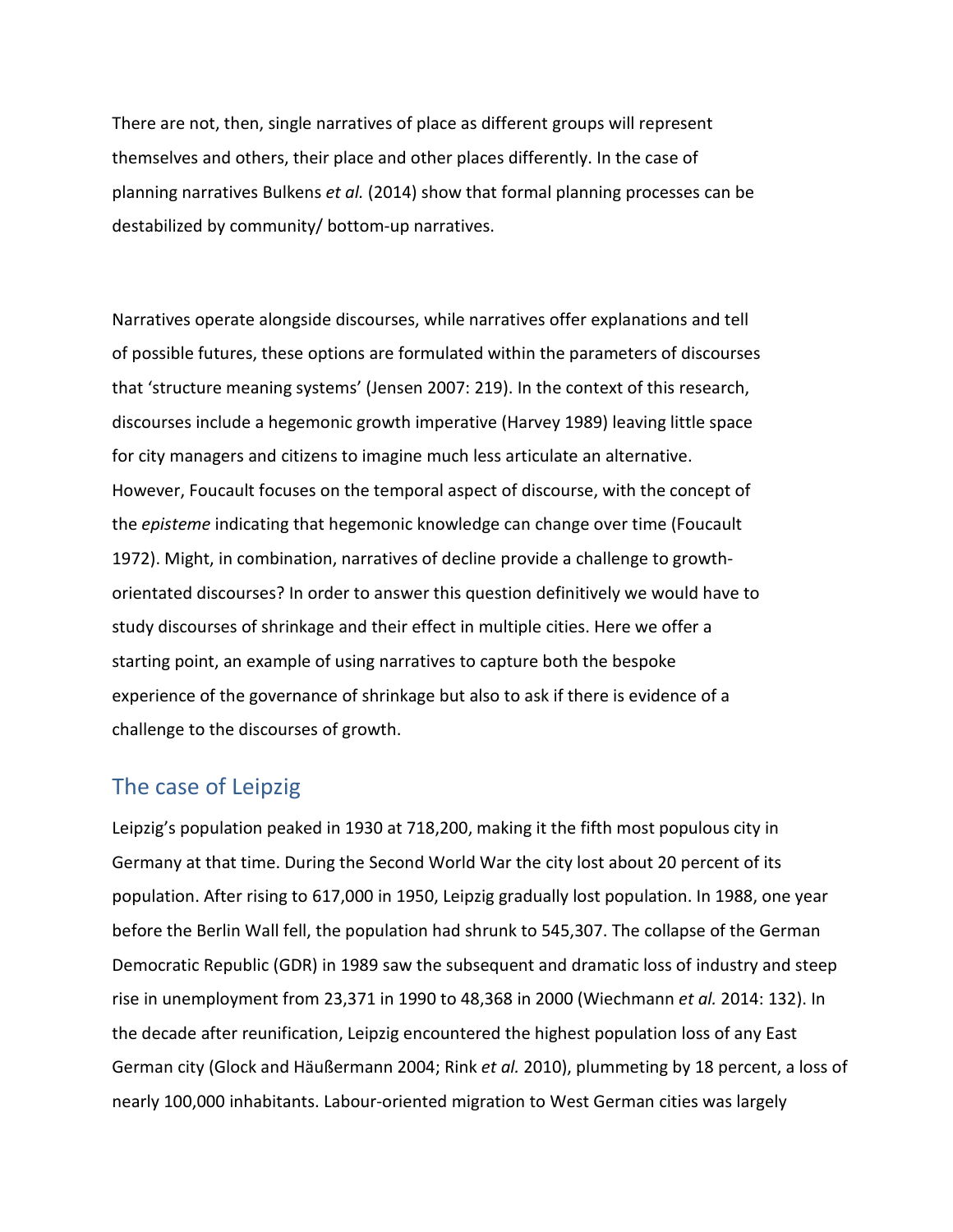responsible for population loss during the immediate years after reunification. Later, commuterfriendly subsidies and lack of modern housing in the city led to immense suburbanisation echoing the experience of American shrinking cities (Howe et al 1998). Suburbanisation, in combination with a sharp decline in fertility rates, contributed to the continuing decline in population (Schmidt *et al.* 2005; Goldstein *et al.* 2009). In total, Leipzig lost approximately 39 percent of its population from the 1960s to the late 1990s (Wiechmann *et al.* 2014). A marked increase in population in 1998 and 1999 of 56,000 was due to the annexation of surrounding towns, an option not so readily available to shrinking cities in some other nations (Howe et al 1998). Between 2000 and 2011, the population rose marginally from 493,208 to 502,979. In those years, growth concentrated on a few districts while many buildings remained unfurnished, and flats remained vacant. García-Zamor (2012: 79) calls this development the "Leipzig paradox" - a situation in which the city was both growing and shrinking at the same time. This paradox is hardly unique to Leipzig, being repeated in Manchester and Liverpool in the UK and with examples from the global south in the literature too (see Ganapati 2014 for the case of some Indian cities). A drop in Leipzig's population in 2011 is explained by adjusted Census data, after which there has been a steep population increase of about 10,000 inhabitants per year. However, Kauffmann (2015: 11) reminds us that adjusting the data by subtracting the population gain through the annexations, Leipzig still had a population deficit of minus 4.6 percent in 2013 compared to 1990, while having expanded its administrative borders by four percent.

We outline three phases in urban policy in Leipzig after reunification. From 1990 - 1998, there was an emphasis on physical regeneration and large infrastructure projects such as the newly built fairground, the airport extension and the rehabilitated train station. Two-thirds of the historic *Gründerzeit[1](#page-29-0)* buildings (75,000 flats) were restored through private and public investments (City of Leipzig 2003). Simultaneously, more than 30,000 flats were built at the city's fringes and surrounding towns between 1990 and 2000. But after nearly a decade of large-scale restoration efforts, in parallel about 100,000 inhabitants left the city. There is no precise date for when shrinkage became an adopted<sup>[2](#page-29-1)</sup> narrative in Leipzig, the reviewed literature indicates that the process of acknowledging shrinkage started sometime in the late 1990s. We identify 1998 to 2011 as approximately the time in which Leipzig adopted the narrative of shrinkage<sup>[3](#page-29-2)</sup>. During this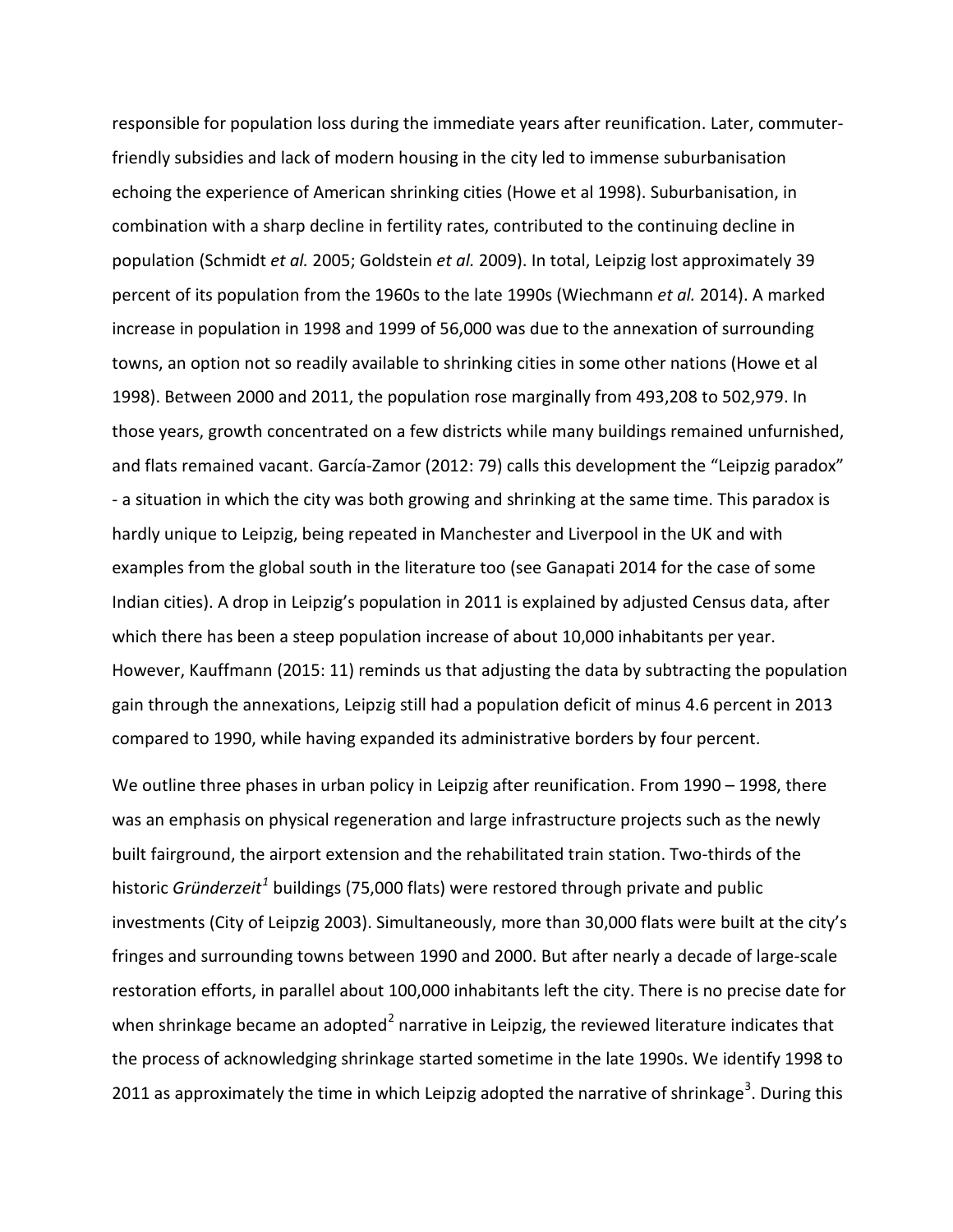phase there was a strong focus on the excess of housing in the city. In 2002, 17 percent (55,000) of the flats in the city were vacant, out of which 27,000 were located in non-refurbished *Gründerzeit* housing stock (Heinig and Wießner 2005). The focus on 'surplus' housing was a prevalent part of Leipzig's story of shrinkage (Bernt et al 2014), consequently, planners in collaboration with politicians, external experts, and residents began to elaborate ideas on how to deal with this. The third phase started in 2012<sup>[4](#page-29-3)</sup> with accelerating in-migration; our focus is on the second phase when the city was known as a shrinking city.

#### Methods

The original research was carried out for a dissertation (Volgmann 2015), on which this article builds. Here we differently conceptualise the theoretical issues related to shrinking cities. This leads us to focus on the significance of the ambiguity of the narratives and, consequently, to develop a new set of conclusions. In employing narratives, one approach would have been to build on the argumentative term to look at the alternative narratives in and of a place to understand flows of power by tracing which came to have the greatest purchase (Jensen 2007; Holman 2014). The research took a different approach, as confronted with the contemporary growth of the 'shrinking city' of Leipzig, the 'adopted narratives' of the shrinking city phase are traced (ie those that had already come to dominate the agenda). This was done to understand the relationship of these dominant narratives to broader discourses orientated to growth. We are aware that in our focus on the ambiguous nature of the narratives we are offering our own narrative, which; "restates the philosophical analysis of political science as interpretations of interpretations" (Bevir & Rhodes 2006:20). However, this is not to accept that employing narratives demands a relativist position as we can evaluate different narratives by comparing them with one another "using reasonable criteria" (Bevir & Rhodes 2006:28). We seek to objectively evaluate Leipzig's narratives using the following criteria: consistency with accepting shrinkage (can we track narratives of shrinkage into policy) and consistency with other narratives/policies and actions. Influenced by Walter's framework for narrative analysis of municipal plans (Walter 2013: 70), in both phases of interpreting the fieldwork narratives were derived through the construction of different pieces of more or less coherent stories contained in the interviews and documents. We analysed planning documents and official publications of the City of Leipzig, such as the *Beiträge zur Stadtentwicklung (Blaue Reihe)* as well as brochures and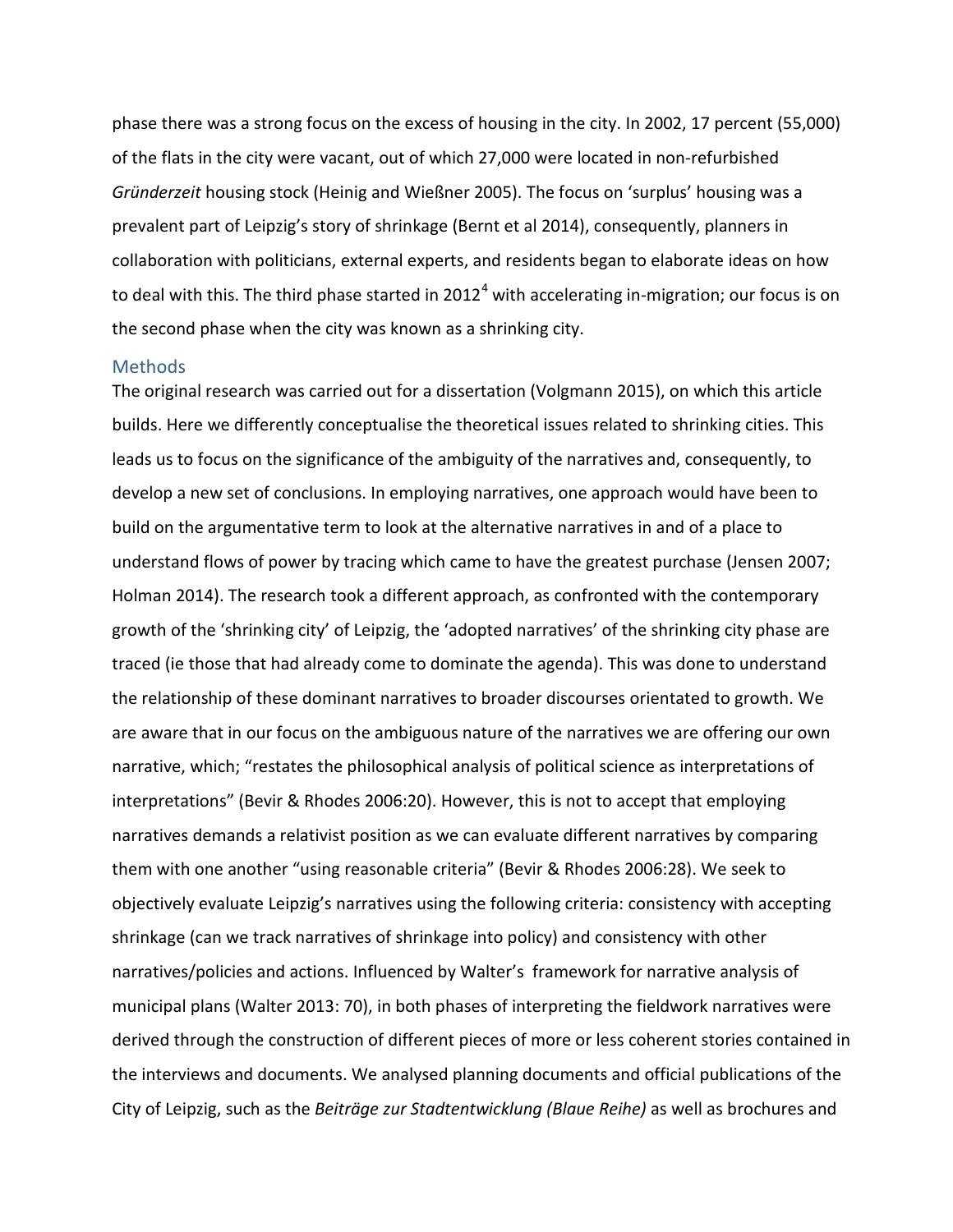leaflets of the city's planning office. Eckstein (2003) points out that planners primarily provide space for stories of others, but they may also arrange stories and do not incorporate all those existing. In this regard, we follow Walter's (2013: 59) assertion that planning documents are not the, "idiosyncratic idea of one planner or politician" but widely accepted at least in municipal policy circles. Hence, we consider planning documents as "crafted processes" in which particular actors may have a very strong influence (Gonzáles 2006: 853).

After the initial review of policy and associated documents seven semi-structured interviews were completed with key planners from the Office of Urban Planning, the Office of Urban Renewal and Housing, the Department of Strategic Urban Development, a former Deputy Mayor of Urban Development and a freelance planner. Some of the interviewees are still working for the city administration while others have changed their positions or retired. All interviewees had been working in Leipzig for at least eight years, some since 1990 (Figure 1). Because of their different roles and periods of employment the interviewees have varying perspectives on the case study. All interviews were recorded, transcribed and thematically analysed. The objective was to identify stories told by the actors to understand better how planners, as part of the process of city governance, give meaning to shrinkage. The criteria for selecting the interviewees were the position they held in Leipzig and their long-term engagement with planning in the city. Thus, although a relatively small sample they share considerable expert knowledge and experience of the city. It is acknowledged that the way interviewees frame and narrate past situations might have changed – consciously or unconsciously – as the timeframe of the research goes back up to approximately two decades.

<INSERT FIGURE ONE ABOUT HERE>

#### The narratives

In this section we outline four narratives identified through interviews and analysis of documentation. In outlining each we focus in particular on how they influenced practice in the city. We start with two core narratives, the 'proud trade city' and the 'shrinking' narrative of the liveable city. We then move on to two further narratives 'preserving heritage' and 'courageous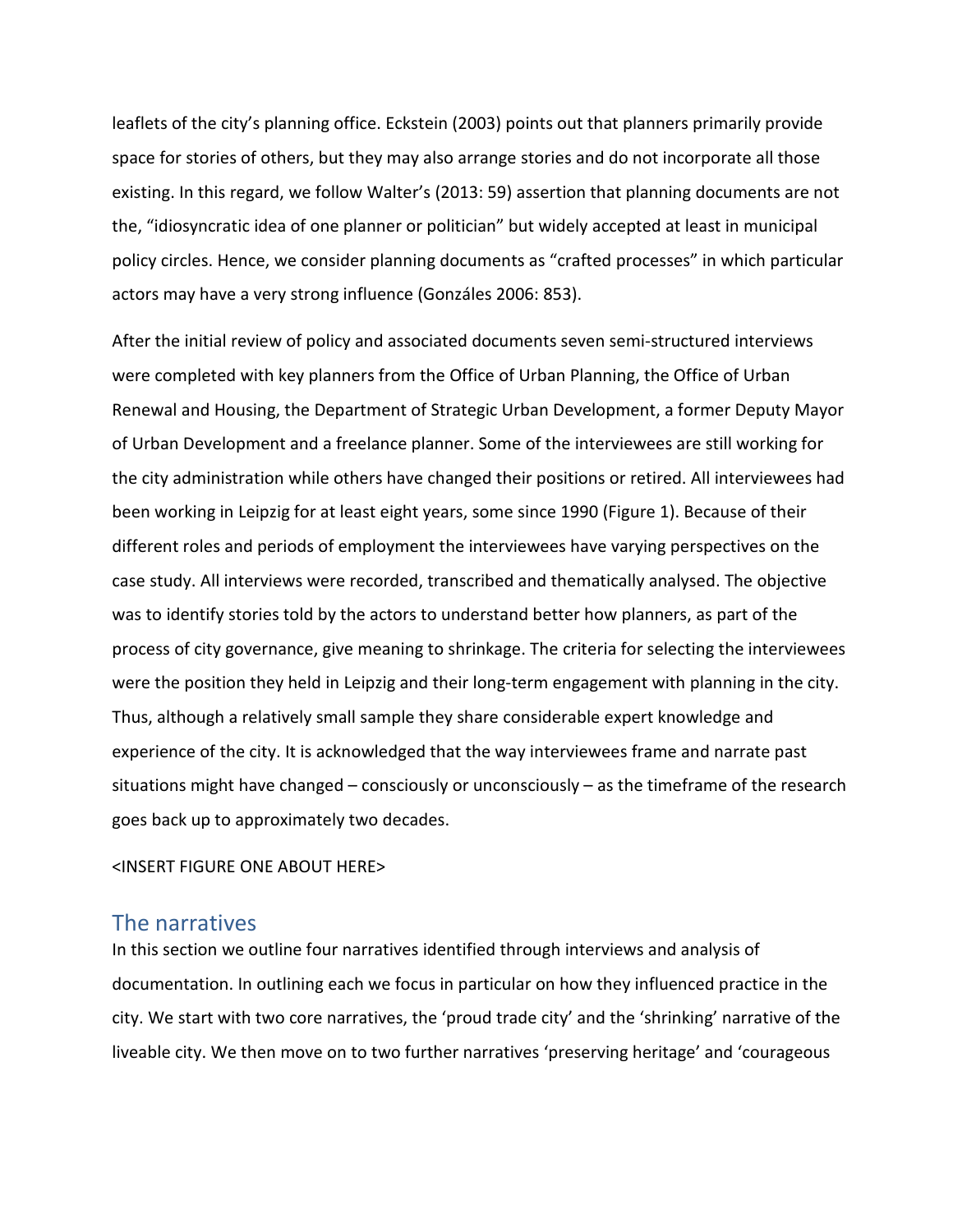city'. Although interviewees discussed the latter two as sub narratives supportive of shrinkage/ liveability, at the end of the section we argue that they were more ambiguous.

#### A proud trade city

Cities often have a uniting "foundational story", a mytho-poetic story of origins that builds on the history of the place and achievements of the past and is told by different actors (Sandercock 2003: 17). The value of a foundational story is to connect different narratives and unite the narrators and to do so it needs to be told by different actors. Reflecting this, Leipzig's foundational story was told in six out of the seven interviews and is often referred to in planning documents. Also planners who arrived as newcomers to Leipzig adopted the city's foundational story. In this account, Leipzig is described as a formerly successful trade city once one of the richest cities in Germany (around 1900<sup>[5](#page-29-4)</sup>). The foundational narrative also entails references to Leipzig as a 'book city' and a 'music city' referencing the city's publishing houses and renowned composers (Interviewees 1;2;5). But the foundational narrative does not simply invoke a past without any connection to or influence on the present. The way in which the foundational story knits together the past and present is usefully elaborated by the palimpsest metaphor that has been adopted by numerous disciplines including architecture and geography (Dillon 2005). Referencing a surface repeatedly written on, erased and re-written, the city can be seen as a place constantly re-written through demolition and rebuilding. Or, in the case of extreme shrinking, a city written then erased. However, the act of erasing the palimpsest is never complete, traces of previous writings remain, the past is never fully erased but becomes intertwined with the present, and where "[the] 'palimpsestuous' describes the structure with which one is presented as a result of that process, and the *subsequent reappearance of the underlying script*" (Dillon 2005: 245, emphasis added). This is reflective of calls for an antiessentialist approach to the city concentrated not on what they inherently are (*pace* Scott & Storper 2014), but rather as sites within which people act and which are the product of "historical processes" (Bernt 2015). Whether through the metaphysical, including institutional memory and city pride, or the physical including infrastructure and buildings, the past is present in the present.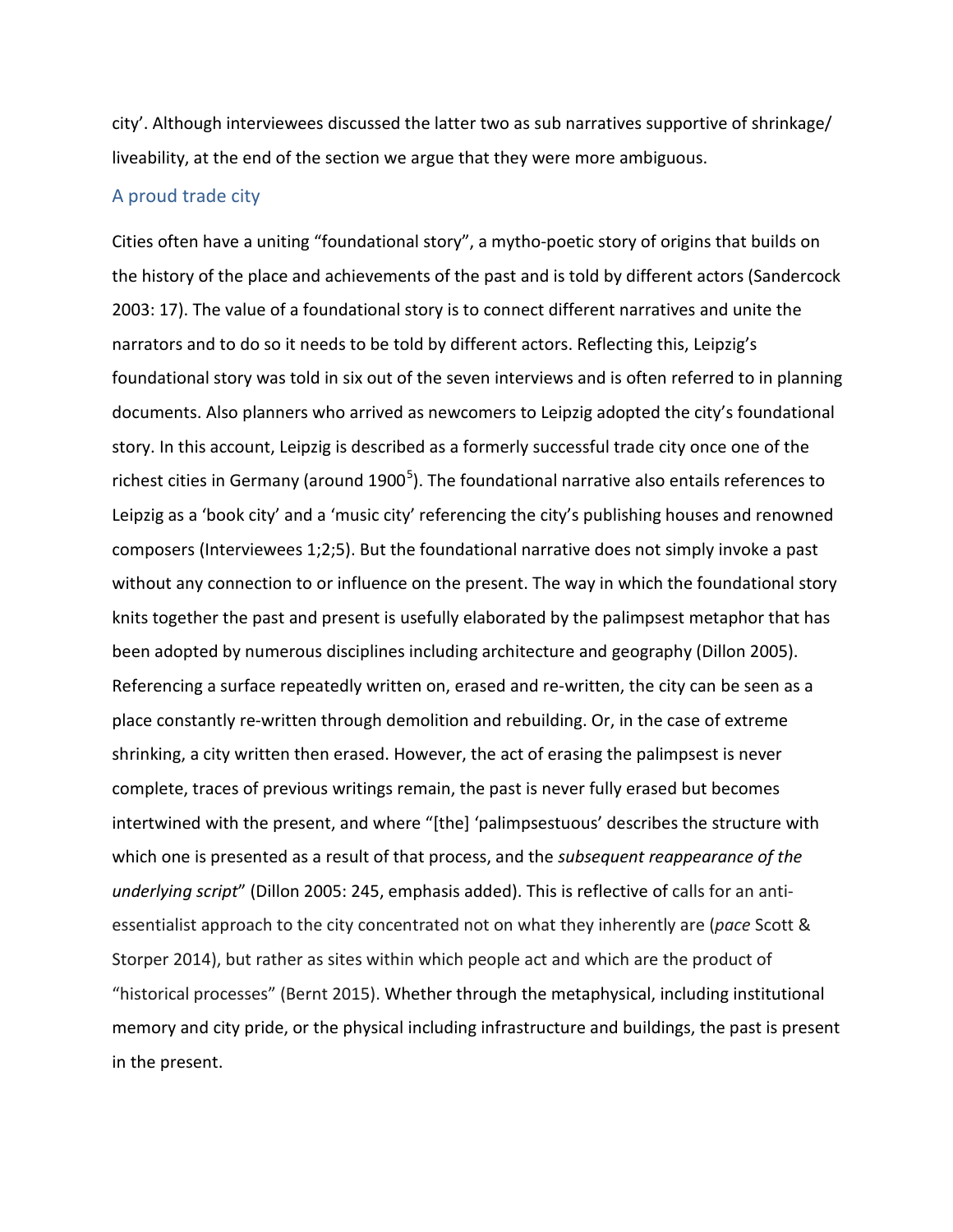The palimpsestuous focuses us not on the veracity of the narratives in Leipzig but on the way in which narratives of the past have had practical contemporary effects on the governance of Leipzig during the 'shrinking city' phase. The foundational story was clearly reflected in the immediate post-unification period when a growth orientated strategy was pursued. The approach in Leipzig was to develop large-scale projects to build its way out of shrinkage and regain its status with clear links between the strategy and its past as a successful trade city. In the 1990s, the construction of a new fairground (trade fair), and the extension of the airport are examples alongside the delivery of substantial quantities of new housing. The effects of the (employment) growth policy ran into the later phase when shrinking (particularly linked to the housing stock), was a dominant narrative. In 2001 BMW announced its choice of Leipzig to site a new factory (opened in 2005) and in 2004 DHL announced its intention to build a new European distribution centre, responding to the expanded airport. In 2003 the city was also awarded preferred bidder status for the 2012 Olympics but was eliminated from shortlisting a year later. However, in the short term the employment led growth strategy based on historic 'assets' failed to stem Leipzig's population and housing decline leading to the 1998-2011 period of planning for shrinkage.

#### Becoming a liveable city (shrinking)

Once shrinkage was openly discussed (City of Leipzig 2002; Doehler-Behzadi *et al*. 2005), the need for a response was presented as self-evident by most of the interviewees, for example, "It was clear that this [post unification housing] development must not continue, we had to do something about it" (Interviewee 5). A policy of shrinkage was developed through a liveable city narrative that reflected housing as a core problem. Interviewees identified two main effects of the oversupply of housing (e.g. Interviewees 1;2;5; City of Leipzig 2003): first, a crisis of the housing industry as refurbished flats remained vacant and; second, an unpleasant living environment for residents. Several interviewees highlighted a strong metaphor that was coined by the Head of Department of Urban Renewal and Housing, describing the large amount of surplus housing: "the structural dress of the city had become too large". The then Deputy Mayor for Urban Development identified patches of decaying or empty spaces throughout Leipzig as the "perforation of the city" (Lütke Daldrup 2001). The situation was framed as posing a chance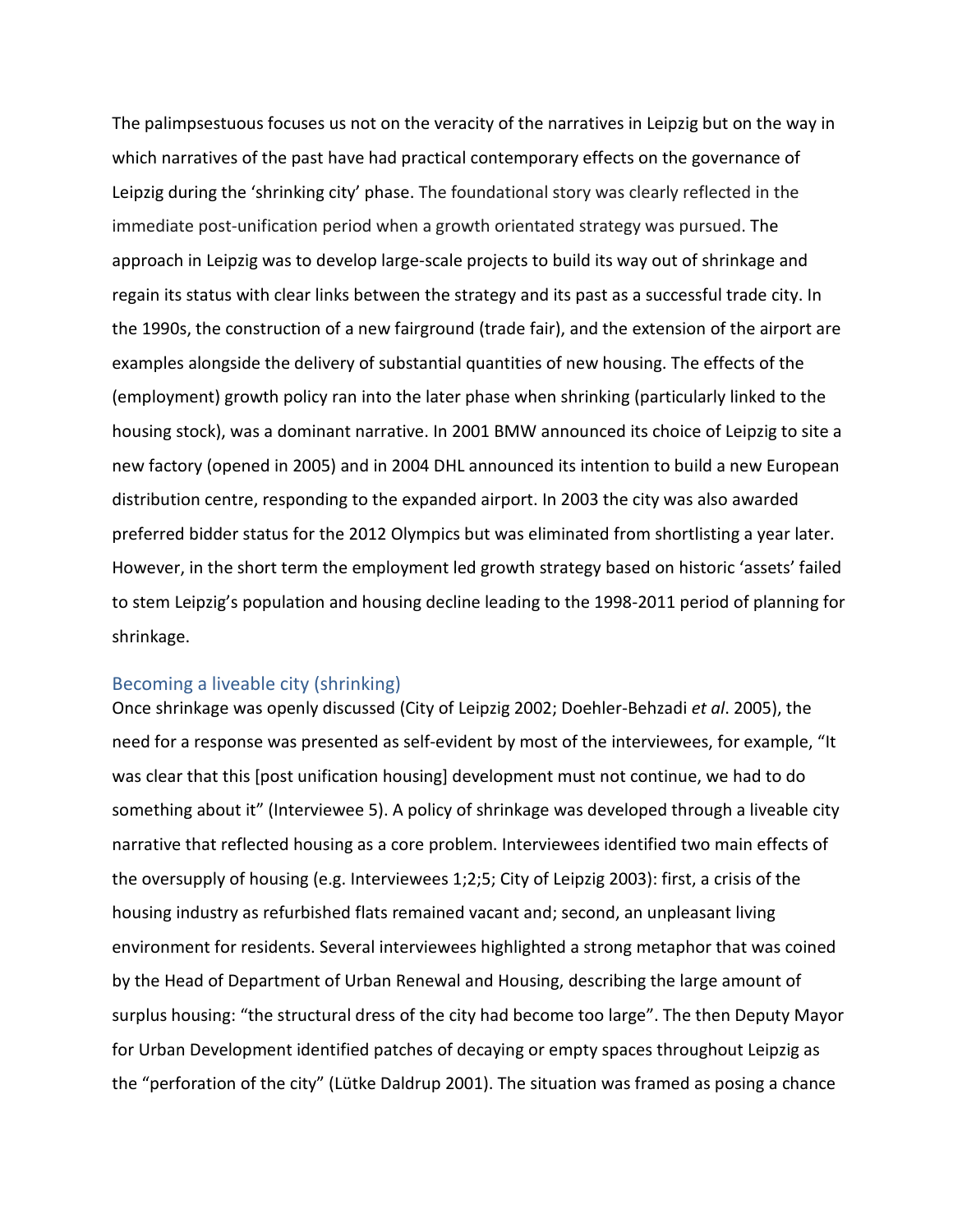to reduce "historic deficits" (particularly from the GDR period) in favour of sustainable urban regeneration (City of Leipzig 2003: 24; Interviewee 5). To counter the "grey and miserable" situation of Leipzig (Interviewee 5), the city was to be made more attractive for residents from the suburbs while preserving the qualities of the city (City of Leipzig 2005b).

In 2000, with the strategy "*Neue Gründerzeit*" (literally: "New Founder Epoch") Leipzig formulated a policy of seeking to create family-friendly advantages of suburban life in the urban setting; more green infrastructure, lower density, and higher levels of individuality of housing (City of Leipzig 2002; 2005b). Referencing GDR period high density districts at the urban fringes, official publications stated that "these times are fortunately over", thus portraying the liveable city narrative as representing a radical break with the past (City of Leipzig 2005b: 2) and so a new approach to the city's future. One interviewee pointed out that the "free space provided a creative leeway" (Interviewee 5). Leipzig embraced population loss as a chance to provide quality of life and improve social welfare (García-Zamor 2012: 80). An innovative yet contested approach was townhouses (*Stadthäuser*): newly-built owner-occupied semi-detached housing in central quarters to fill gaps between historic buildings and to compete with the suburbs through offering the qualities of a suburban house in a city location (City of Leipzig 2005b; Bartezky 2015). This approach was subsequently supported through the Self-User-Programme that shifted its focus from the promotion of historic buildings to town houses. The new approach represented a challenge to the planning orthodoxy, as planners and other stakeholders argued for "a coherent debate without prejudices [that] questions the retrospective cliché of the compact European city as the only sustainable urban form" (Doehler-Behzadi *et al*. 2005: 75). Moreover, while it may have many other advantages, the compact city has been linked to the growth imperative; it can be a way for developers to increase profitability and is sometimes a route to gentrification (Gunder 2006). While developers did not want to densify Leipzig at the time the challenge to the compact city model implied a challenge to the interests of developers when these are linked to densification.

#### Preserving our heritage

The heritage sub-narrative put the historic *Gründerzeit* buildings in the frame. These are closely associated with Leipzig's image of a trade city, representing Leipzig's wealth at the end of the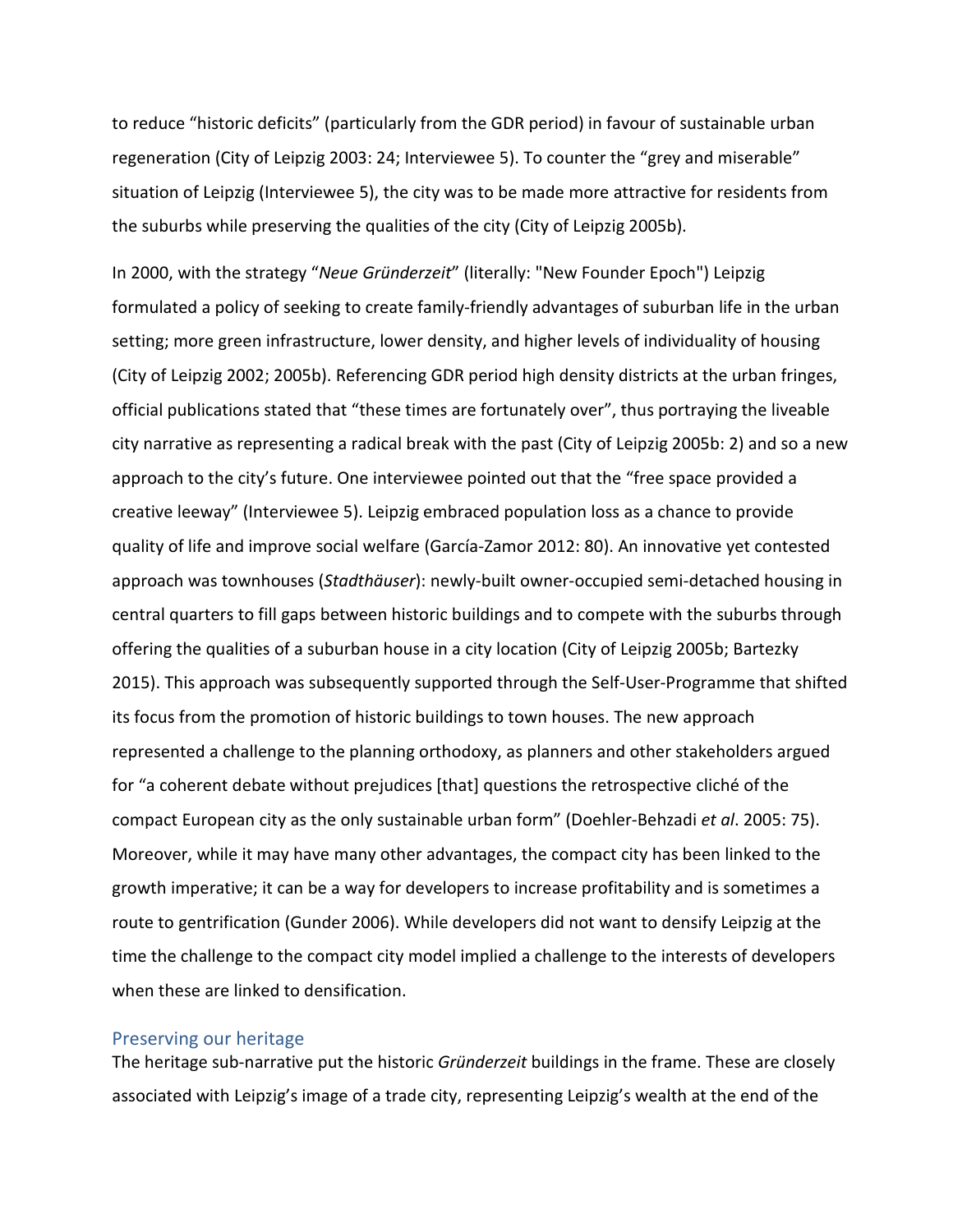nineteenth century. These deteriorated housing blocks became the image of a city neglected by the socialist government (e.g. Interviewee 1). Interviewees repeatedly praised the great amounts of private and public capital invested in restoring these buildings in the 1990s. However, the local housing market crisis driven by an excess of flats, meant that private investment dried up as banks would not grant loans for further refurbishment efforts. Not only were non-refurbished flats vacant, but refurbished flats could not be rented out anymore (Interviewee 3). The remaining non-refurbished houses were threatened as it became unprofitable for owners to invest (e.g. Interviewee 1). Yet the *Gründerzeit* buildings were also seen early on as an important contributor to the city's future, even as the 'shrinkage' narrative was being adopted there was an increase of population in the *Gründerzeit* quarters (Interviewee 3). The liveable city policy responded with new planning guidance to "preserve as much as possible" while simultaneously allowing "as much reconstruction as necessary" (City of Leipzig 2003: 11). At the turn of the millennium, the great challenge was the refurbishment "the last third": the remaining 30 percent of non-restored historic buildings as many feared the loss of much of it due to deterioration (Interviewee 4).

The challenge of finding new alternatives to preserve the remaining buildings was partly met through a joint effort with residents, private sector and government (City of Leipzig 2003). An initiative of the non-profit organisation *HausHalten e.V.*, saw the development of the guardian houses concept (*Wächterhäuser*), which was implemented in December 2004. It focused on empty, non-refurbished historic buildings. The organisation facilitated contracts between owners and respective users with a limited duration of five to seven years. Through these agreements, guardian houses are partly inhabited by the "guard" and other social groups, preventing vandalism and further decay. Under this system of "innovative mothballing" (Interviewee 2), the inhabitants pay no rent but must cover additional costs such as communal service charges. There are currently 16 guardian houses in Leipzig. A second civil society approach to the preservation of heritage was the so-called Self-User Programme (*Selbstnutzer-Programm*). It aimed at promoting the acquisition of affordable property for young people by organizing owner groups. The programme made use of the low property prices, especially for historic buildings. The objective was to stop out-migration and strengthen historic quarters by supporting owner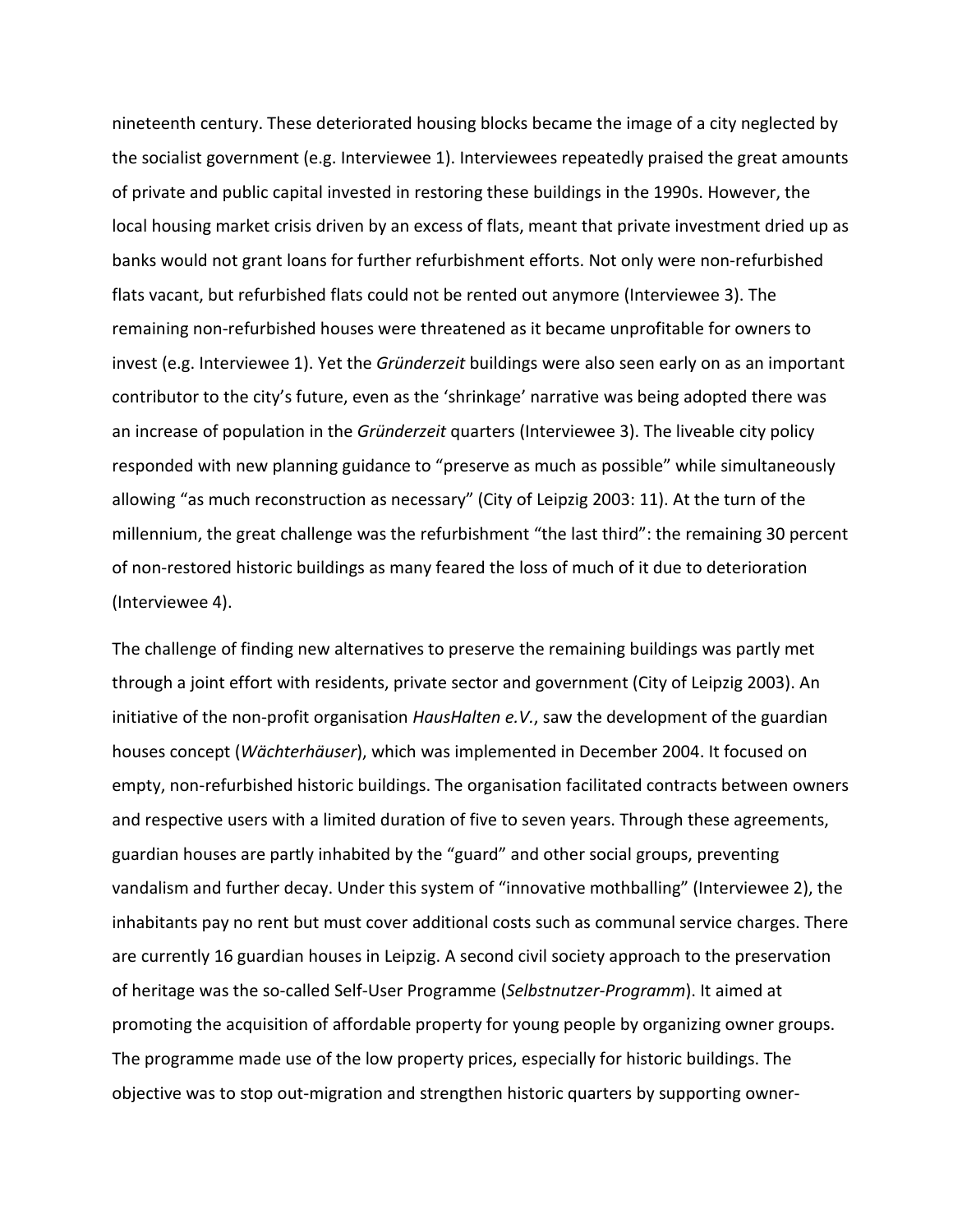occupancy (García-Zamor 2012). In sum, guardian houses aimed at finding a temporary solution for decaying historical buildings while the Self-User Programme promoted owner-occupancy at affordable rates to "save" historic buildings. Both approaches are informal and private though strongly supported by the city and incorporated into official publications.

#### Courageous city of change

The depth of the crisis was linked to a failure to act previously, "private investments were made for so long because the topic of shrinkage, the forthcoming collapse of the city, had not been communicated in the 90s" (Interviewee 2). Given this and that significant change was not inevitable, the second sub-narrative spoke to an inherent potential to accept and enact major change. This sub-narrative was significant for its ability to bring together a wide range of parties including through its depiction of the particular characteristics of the citizenry. In 1989, Leipzig had been the centre of protests that provided for a transformation of the political system. Interviewees often referred to Leipzig's historic role as a city promoting freedom and justice (eg Interviewee 2). This has links back to the foundational story which describes Leipzig as having been a trade and industrial city as opposed to the local rival city of Dresden which is considered the more conformist 'royal town' (Interviewees 1;2;4;6). An important affect of this narrative was the participation of inhabitants alongside other stakeholders in joint problem solving; sometimes referred to as the "Leipzig Model", conveying consensual decision-making and crosspolitical leadership (García-Zamor 2012; Interviewee 1).

The empty and non-refurbished buildings in combination with empty sites (from demolition) had led to a severe deterioration of the urban environment and were consequently characterised as two of the immediate challenges requiring a change of approach (City of Leipzig 2002). An example of the outcome was the use of the federally administered Urban Restructuring East programme *(Stadtumbau Ost*) that was implemented from 2002-2009 and initially designed to support the physical rehabilitation of East German cities. In Leipzig this was "rededicated" with the funds used for the creation of green spaces following demolition of vacant housing (Interviewee 5). Identity and purpose was given to underused spaces by labelling them, the green connections branding conveyed an image of change and liveability with the intention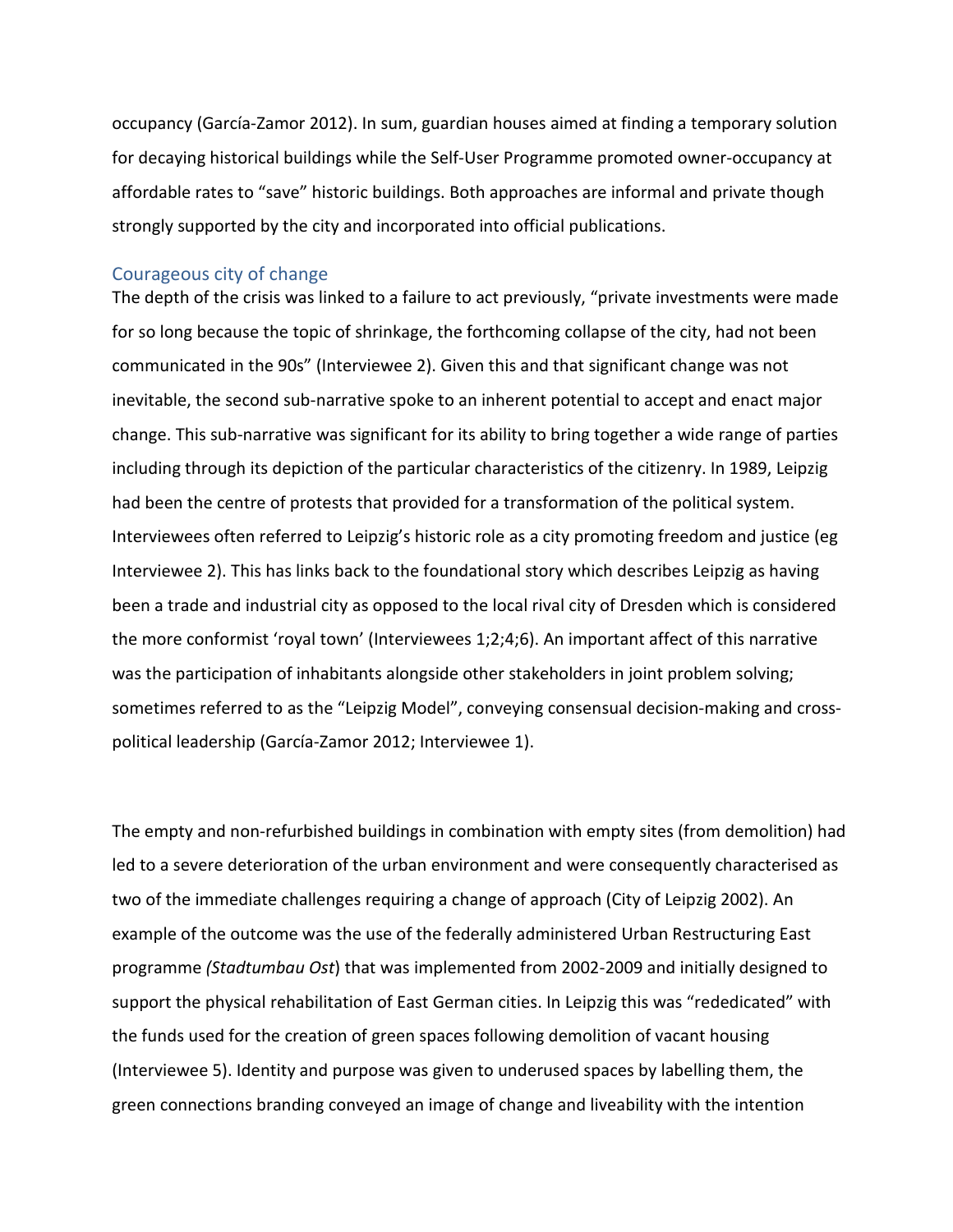being to "accentuate the interface of the city and the landscape" (City of Leipzig 2003: 29). The funds were used to mitigate the financial loss of demolition for the real estate associations and convince stakeholders to follow the envisaged transformation. The initial objective was to abolish 30,000 vacant flats by 2010 although only 12,830 vacant flats had been demolished by 2012, of which 3,451 were in historic buildings and 9,379 in GDR period apartment buildings (City of Leipzig 2014). More radical debates evolved around the demolition of entire districts at the fringes although these plans were not entirely put in practice (Interviewee 5). This approach broke with one of the dominant paradigms of the 1990s: to refurbish old houses, and represents an outcome from the narrative of 'courageous city' narrative that came to influence the federal government, which adjusted its funding framework subsequently and officially supported the destruction of housing followed by redesigning the vacant space.

Two other examples of how the narrative produced partnerships focused on new approaches include: first, the so-called "Pact of Sanity" (*Pakt der Vernunft*) between the city and the seven largest local housing associations. The agreement ensured that the housing associations supported the approach of demolition. Second, the plan for the Leipzig East neighbourhood (City of Leipzig: 2003: 28) saw the development and use of "authorization agreements" (*Gestattungsvereinbarungen*), an informal tool developed to transform a temporarily underutilised private property into public use while building rights were left with the owner (Heck & Will 2007). The change of land-use was designed to be short-term with a duration of about ten years with property tax abatement as one incentive (Rall and Haase 2011). Moreover, the owner could attain up to 100 percent of the cost for demolition (City of Leipzig 2003: 41).

#### <INSERT FIGURE TWO ABOUT HERE>

#### Ambiguity of narratives

For interviewees, reflecting on narratives in Leipzig in the 'shrinking period', it was evident they were important in supporting collaboration between all the main actors such as local politicians, heads of city departments, local housing associations and influential civil society groups. They were important in establishing support for a 'common interest' of real estate companies and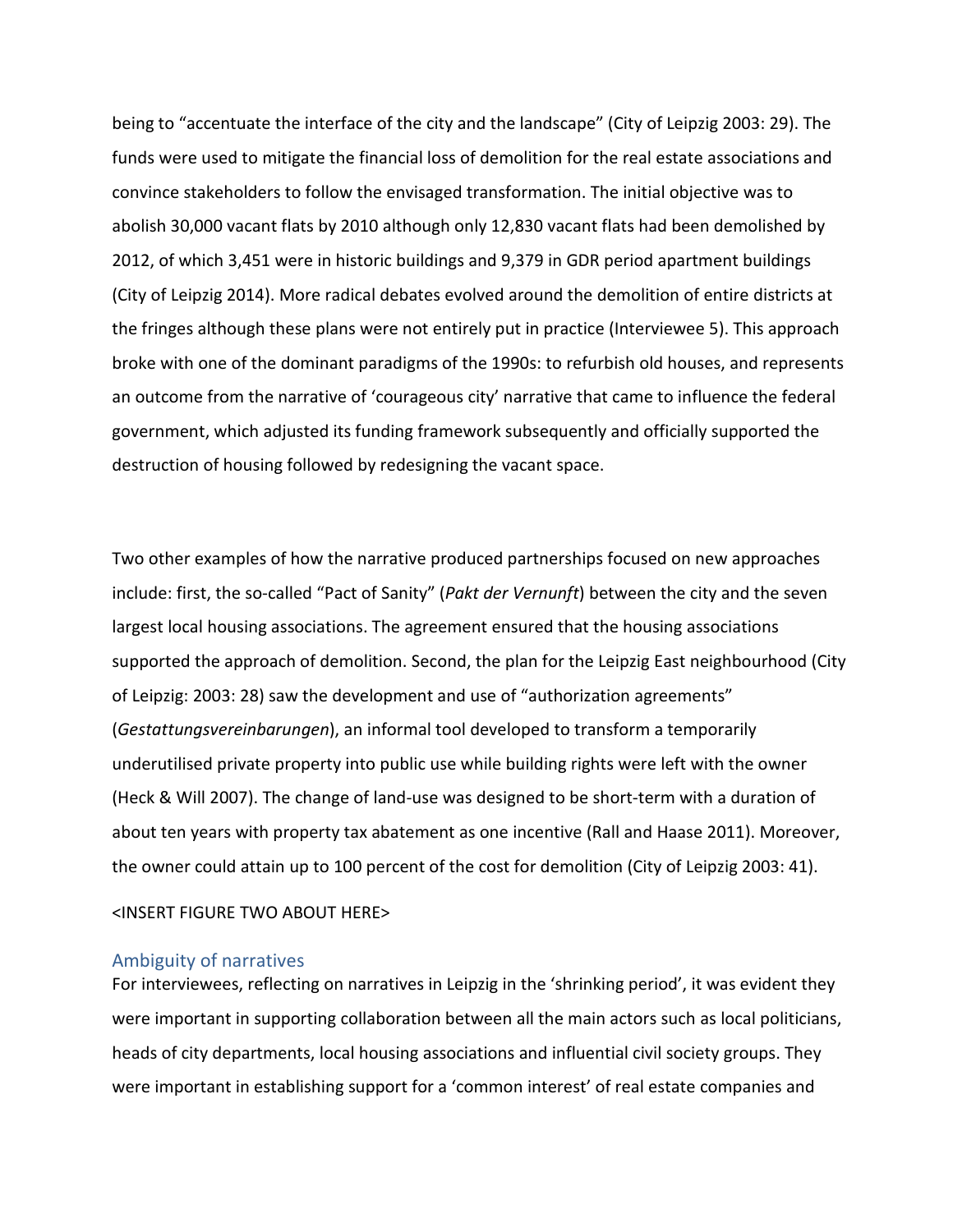stakeholders and the public that was considered to be vital. The joining up of stakeholders under a common set of narratives was perceived, for example, to have increased capacity to lobby the state and the federal government and was likely a factor in influencing the federal government to adjust its funding framework after Leipzig articulated a united narrative of selective demolition. There is, as shown, evidence that narratives of liveability, heritage and courage did produce policies to enact a non-growth orientated future for the city. The challenge to 'standard' practices such as rethinking the compact city, included articulating the idea of a perforated city in the context of shrinkage and also, procedurally, deep engagement with residents and other stakeholders. But if the liveable city narrative clearly anticipated a downsizing of the city then the growth orientated foundation story appears to have been the more effective in the long run. The uses of the past play out differently across shrinking cities but will feed into a choice between one of two future oriented narratives; that shrinkage is permanent or that it is a temporary phenomenon and the city will return to growth. Manchester from the 1980's through to the early 2000s is a well-recorded example of 'going for growth' (Deas and Ward 2002, Mace et al 2007). Or alternatively, that shrinkage is permanent requiring a resizing of the city as its population will remain smaller for the foreseeable future, for example: Youngstown, US (see Rhodes and Russo 2013); Kitakyushu, Japan, and; Leipzig. However, in Leipzig's case we see a gap between the adoption of the shrinking narrative and related polices and the outcome.

Here, the two other narratives, 'heritage' and 'courageous city' were important in their ambiguity, in whether they lent more support to the liveability/shrinking narrative or the growth logic of the foundational story. The *Gründerzeit* buildings brought together the foundational story and the liveable city/shrinking narrative in an ambiguous manner, as the *Gründerzeit* buildings spoke of the historic status of the city – of what had been and could yet still be. More significant was the 'courageous city' sub-narrative. For the interviewees, the residents' desire to get involved, unbowed post unification (Interviewees 2;5;6), had an entrepreneurial character harking back to the foundational story. The then Mayor of Leipzig described the involvement of citizens as "the biggest trump" for Leipzig's future (Tiefensee 2005: 6). The 'courageous city' narrative brought together numerous parties but in combination with the foundational story it was an ambiguous narrative. If a city's population united with the administration and other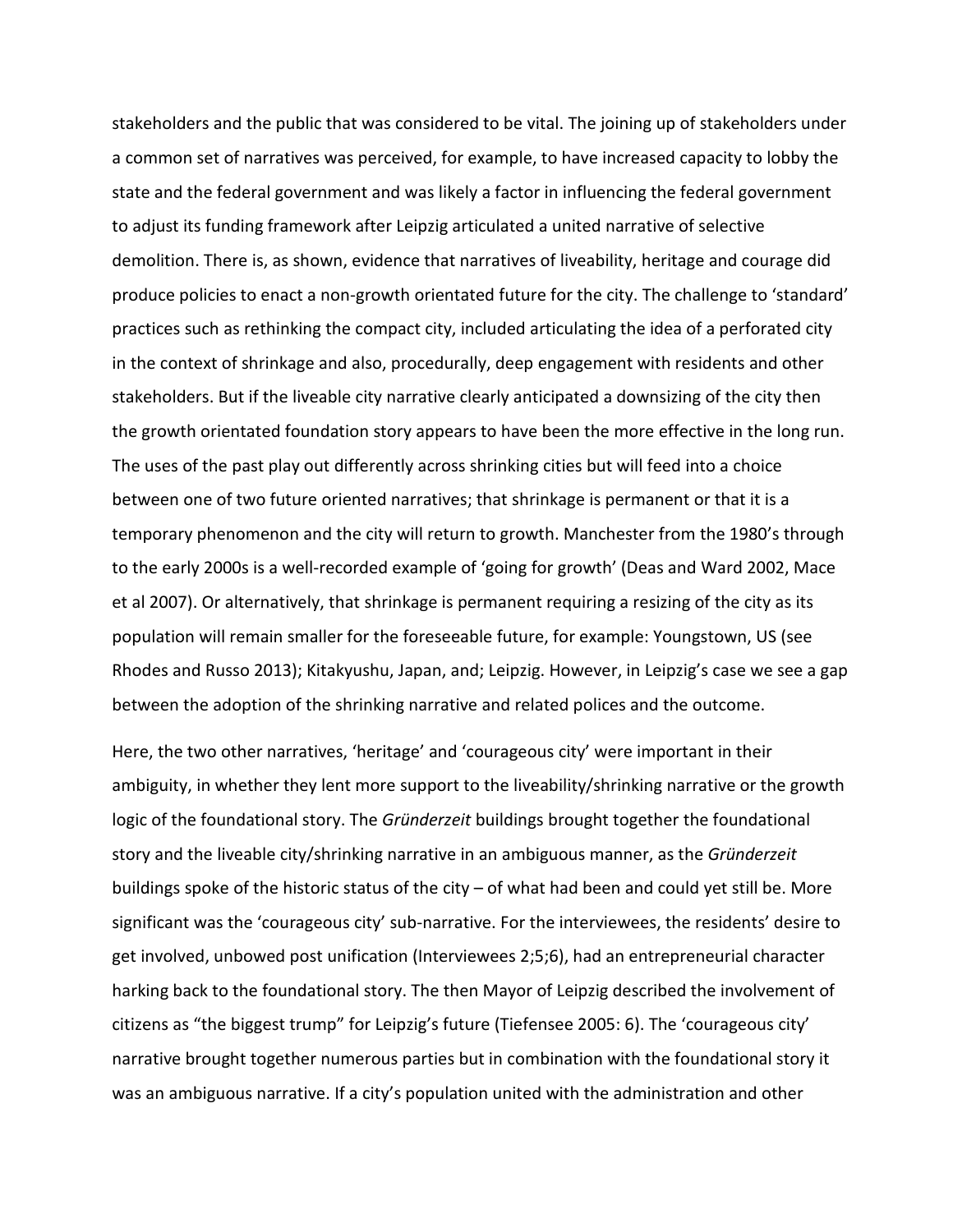stakeholders could be courageous enough to shrink could this partnership also be audacious enough to go for growth?

The logic of growth was supported by other events. The city had lost population throughout much of the twentieth century but by the time it adopted the shrinking city moniker it was starting to gain population, albeit from a very low historical base and initially due to annexation of some suburbs. Moreover, despite criticism of the growth agenda in the immediate postunification phase, the pro-growth employment policies, which drew their logic from the foundational story, had something of a life of their own after being set in train. Attracting in the likes of BMW and DHL flowed from the earlier actions (the airport expansion – DHL) that demanded an ongoing commitment and often investment by the city authorities into the shrinking period. This has led some to retrospectively describe the city government as "thinking big" (Power et al 2010: 116) in terms of growing the city – of never really embracing shrinking as a long-term strategy. However, this is a retrospective appraisal where the narratives tell of a different story at the time.

#### **Conclusions**

Interest in shrinking cities, nearly two decades old now, has seen a maturing argument that questions the shrinking city as an object of study. It has been argued that the narrative approach addresses two methodological problems. First, it avoids reducing all shrinking cities to a single category when the current focus of the literature is to emphasize the incredible complexity and diversity of shrinking both in terms of the causes, effects and possible responses. Rather than foregrounding the shrinking city it allows us instead to regard shrinkage as an element, albeit an important one, that impacts city governance. Second, while narratives tell a story of a city as an identifiable entity, as a bounded place they can and do accommodate an urban perspective; that is, narratives include a relational element, they provide accounts of a city's place within a wider urban space and produce accounts of how the city is impacted by and impacts on other locations and can incorporate a temporal element. The implication of this is to approach the experience of and responses to shrinkage as bespoke in the first instance and not flowing from a singular experience of shrinking; however, commonalities may arise. One of the existing justifications for employing the category is that responses to shrinking might provide a challenge growth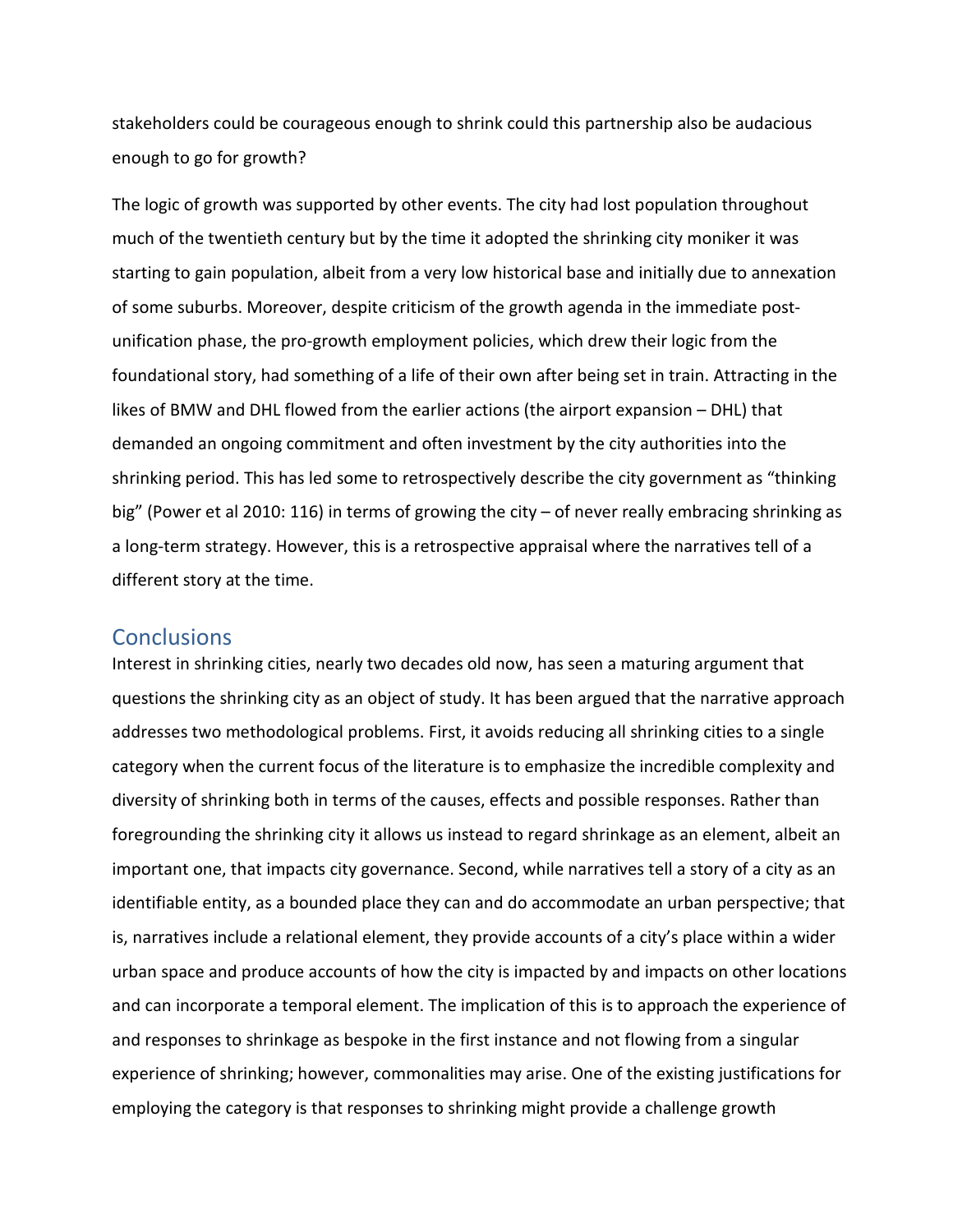orientated discourses, to the imperative constantly to compete with other cities. A large number of studies of different shrinking cities using a narrative approach might look to identify and compare narratives and subsequent policies that were important in developing successful approaches to shrinkage.

Here we have applied the approach to Leipzig where we identified two core narratives, the foundational story and the liveable city with the former containing the logic of pursuing growth/competition and the latter downsizing. Two further narratives, 'heritage' and 'courage to change' appeared as sub-narratives in support of the liveable city. However, we have shown here that these were ambiguous in how they might and did influence actions in the city. Combined with the continued effects of the push for growth immediately post-unification the sub-narratives also worked in support of the foundational story with its logic of growth. The effect that we see in Leipzig was twofold. We have outlined the impacts of narratives that represented a sustained attempt to rethink the imperative to grow. The shrinking period focused on low/no demand housing in the city and produced attempts to reimagine the city with a permanently smaller population. The shrinking narrative allowed planners to reinterpret compact city norms by selectively creating a less dense urban form and allowing for more green in order to compete with suburbanisation that had been a drain on Leipzig's population (notwithstanding the expansion of the city's jurisdiction into the suburbs). However, many growth-orientated policies were followed including direct competition with other cities, for example when bidding for the BMW factory. Our case of Leipzig indicates the strength of the growth imperative. Narratives of shrinking produced innovative policies in the city but counter narratives informed more standard policies of growth and competition. We are not suggesting that Leipzig's return to growth is in some way a failure of policy, but it makes pursuing permanent downsizing, in the face of already negative perceptions, even harder for other cities.

Returning to our methodological concerns with the shrinking city, a narrative approach offers a useful insight into city governance in the context of shrinkage and could, with further examples, produce a taxonomy of shrinking cities and where we might identify a class of successful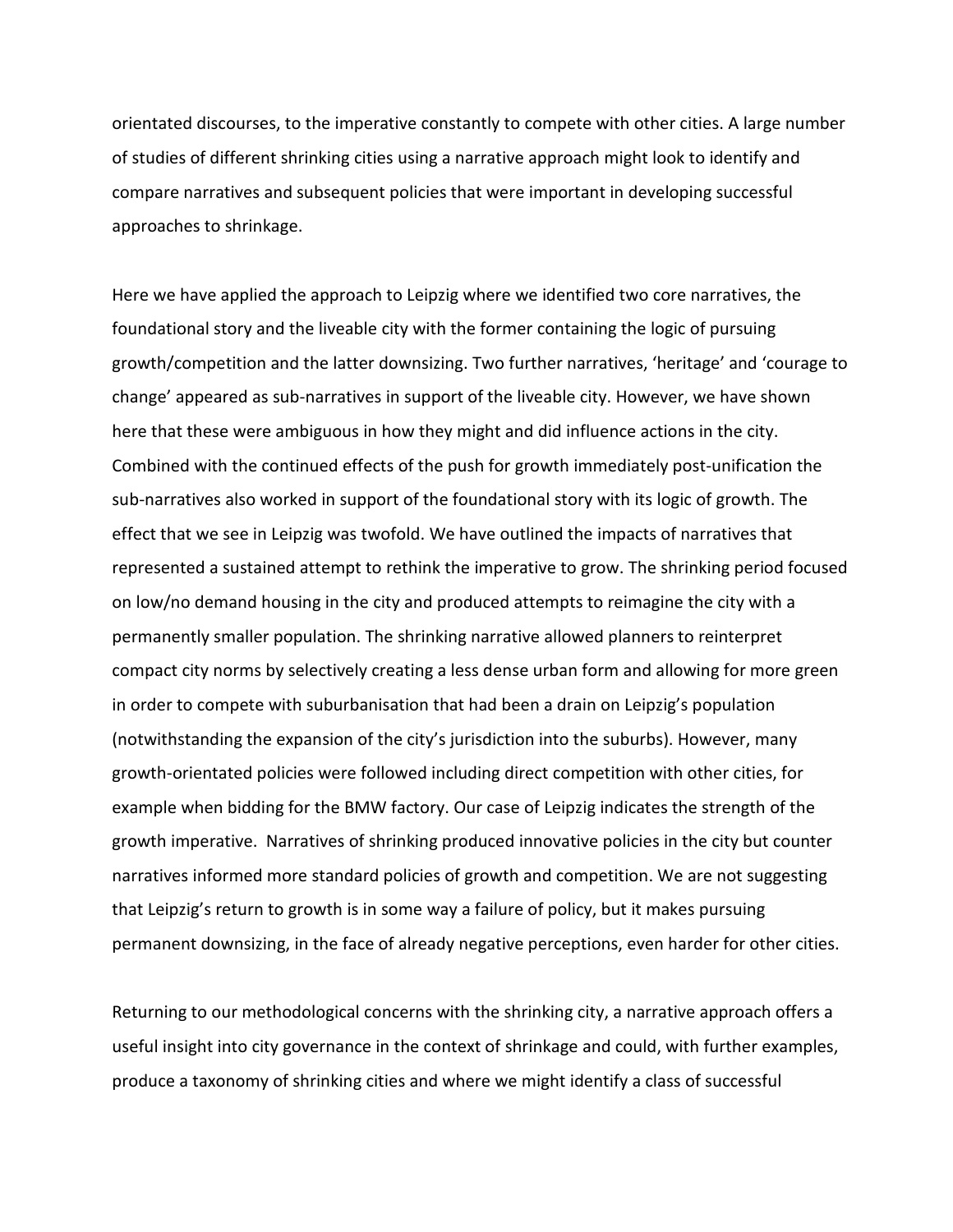approaches to downsize cities. A taxonomy might include a city's historical position in the urban hierarchy; for example that Leipzig and Manchester are distinct from Youngstown and Kitakyushu in terms of their 'historical' resources. This does not mean that a city is entitled to a historical position but it suggests that how historical claims influence future orientated policy in shrinking cities is worth further attention. A taxonomy should also focus us on the importance of the national setting for 'claimsmaking'. In Leipzig local actors were able to draw on the shrinking city and 'courageous city' narratives to articulate a unified claim for recourses, and the federal government offered significant financial support to Leipzig as one of a series of shrinking cities (Bernt 2009). While the city scale is important for generating 'claimsmaking', claims are met beyond the city, which emphasises the importance of context. Had the federal government not had the political will and resources outcomes in Leipzig would most likely have been very different, it could not have managed shrinking in the way it did nor could it have pursued its parallel growth agenda of expanded infrastructure and competitive bids. In this scenario Leipzig would more likely have come to be grouped with Youngstown as a permanently 'resized' city rather than with Manchester a fellow ex-shrinking city. Understanding shrinking at the city level matters, but it is not enough.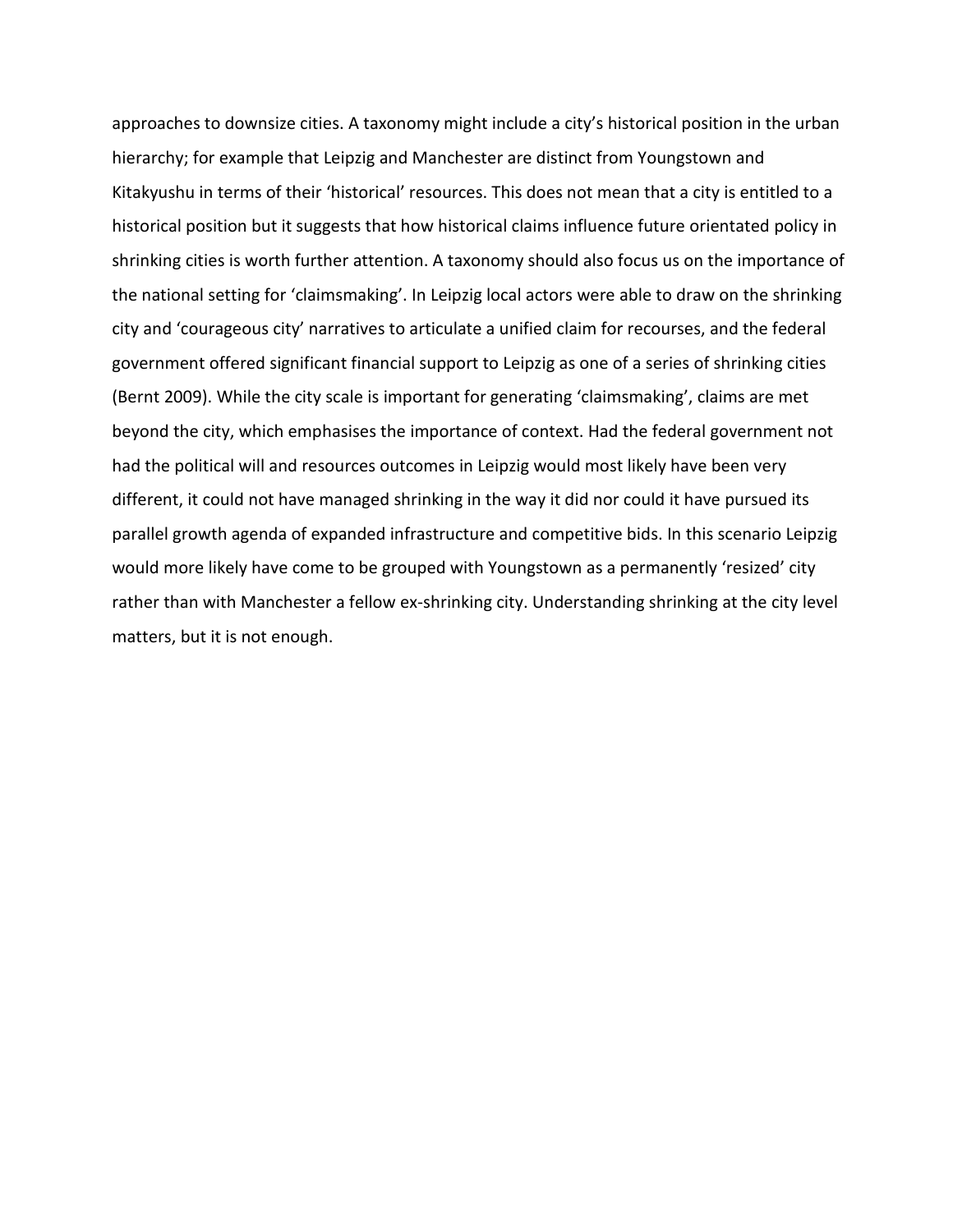#### References

- Beauregard, Robert (2007). Images of renewal and decline. The urban reinventors issue 1. (http://www.urbanreinventors.net/1/beauregard/beauregard-urbanreinventors.pdf).
- Bernt, Matthias (2009) Partnerships for demolition: The governance of urban renewal in East Germany's shrinking cities. *International Journal of Urban and Regional Research, 33*(3), 754-769.
- Bernt, Matthias (2015) The limits of shrinkage: Conceptual pitfalls and alternatives in the discussion of urban population loss. *International Journal of Urban and Regional Research,* debate paper, 1-10.
- Bernt, Matthias, Haase, Annegret, Großmann, Katrin, Cocks, Matthew, Couch, Chris, Cortese Caterina, & Krzysztofik, Robert (2014) How does(n't) urban shrinkage get onto the agenda? Experiences from Leipzig, Liverpool, Genoa and Bytom. *International Journal of Urban and Regional Research*, *38*(5), 1749–1766.

Bevir, Mark, & Rhodes, Roderick Arthur William (2006) *Governance stories*. Abingdon: Routledge.

- Bontje, Marco (2005) Facing the challenge of shrinking cities in East Germany: The case of Leipzig. *GeoJournal 61*(1), 13-21.
- Brenner, Neil, & Wachsmuth, David (2012) Territorial competitiveness: Lineages, practices, ideologies. In B. Sanyal B, L J Vale and C. Rosan, (Eds.) *Planning Ideas that matter: Livability, territoriality, governance and reflective practice* (pp179–204). Cambridge, MA: MIT Press.
- Bulkens, Maartje, Minca, Claudio & Muzaini Hamzah (2014) Storytelling as method in spatial planning. *European Planning Studies, 23*(11), 1-17.
- City of Leipzig. (2002) Lücken in der stadt. Interimslösungen durch zwischennutzung von baulücken in stadterneuerungsgebieten [Gaps in the city. Interim solutions through interim use of vacant sites in urban renewal areas] [\(http://www.leipzig.de/fileadmin/mediendatenbank/leipzig-](http://www.leipzig.de/fileadmin/mediendatenbank/leipzig-de/Stadt/02.6_Dez6_Stadtentwicklung_Bau/64_Amt_fuer_Stadterneuerung_und_Wohnungsbaufoerderung/Projekte/Flyer_Broschueren_PDFs/luecken_flyer.pdf?L=0)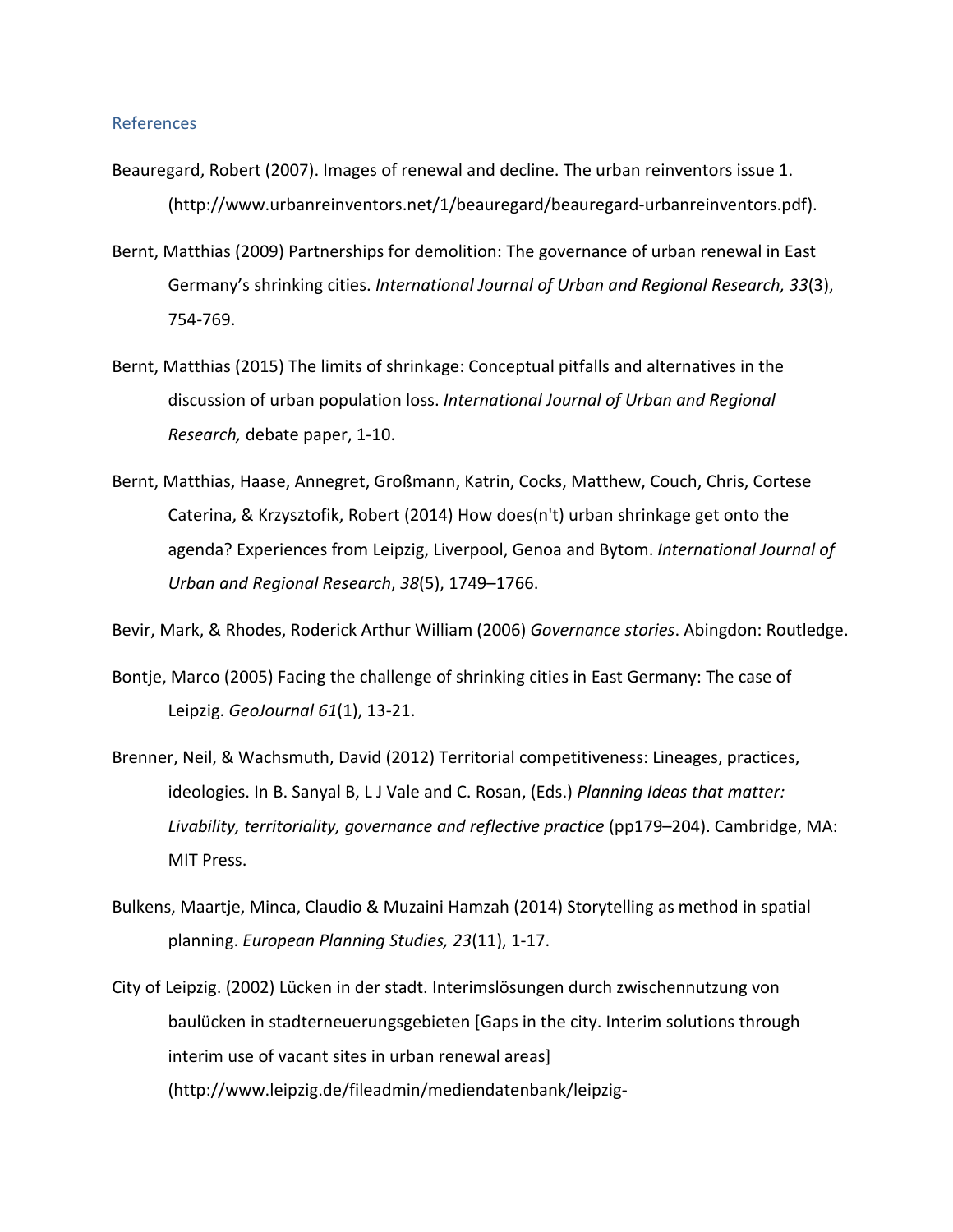[de/Stadt/02.6\\_Dez6\\_Stadtentwicklung\\_Bau/64\\_Amt\\_fuer\\_Stadterneuerung\\_und\\_Wohn](http://www.leipzig.de/fileadmin/mediendatenbank/leipzig-de/Stadt/02.6_Dez6_Stadtentwicklung_Bau/64_Amt_fuer_Stadterneuerung_und_Wohnungsbaufoerderung/Projekte/Flyer_Broschueren_PDFs/luecken_flyer.pdf?L=0) [ungsbaufoerderung/Projekte/Flyer\\_Broschueren\\_PDFs/luecken\\_flyer.pdf?L=0\)](http://www.leipzig.de/fileadmin/mediendatenbank/leipzig-de/Stadt/02.6_Dez6_Stadtentwicklung_Bau/64_Amt_fuer_Stadterneuerung_und_Wohnungsbaufoerderung/Projekte/Flyer_Broschueren_PDFs/luecken_flyer.pdf?L=0).

- City of Leipzig. (2003) Dezernat stadtentwicklung und bau. Konzeptioneller stadtteilplan Leipziger Osten. *Beiträge zur Stadtentwicklung 38* [Department of Urban Development and Construction. Conceptual district plan, Leipzig East. Contributions to urban development 38]*.* (www.leipziger-osten.de/KSP\_LeipzigerOsten.pdf).
- City of Leipzig. (2005). Stadterneuerung: Neue freiräume im Leipziger Osten [Urban renewal: new open spaces in Leipzig East]. (https://www.leipzig.de/fileadmin/mediendatenbank/leipzigde/Stadt/02.6\_Dez6\_Stadtentwicklung\_Bau/64\_Amt\_fuer\_Stadterneuerung\_und\_Wohn ungsbaufoerderung/Leipziger Osten Fotos/Publikationen/Broschuere Neue Freiraeum e\_im\_Leipziger\_Osten.pdf).
- Couch, Chris, Karecha, Jay, Nuissl, Henning, & Rink, Dieter (2005) Decline and sprawl: An evolving type of urban development – observed in Liverpool and Leipzig. *European Planning Studies, 13*(1), 117-136.
- Cunningham-Sabot, Emmanuèle, Audirac, Ivonne, Fol, Sylvie, & Martinez-Fernandez, Cristina (2014) Theoretical approaches of "shrinking cities". In Karina Pallagst, Thorsten Wiechmann & Cristina Martinez-Fernandez (Eds.) *Shrinking cities: International perspectives and policy implications* (pp. 14-30). Abingdon: Routledge
- Czarniawska, Barbara (2002) *A tale of three cities. On the glocalization of city management*. Oxford: University Press.
- Deas, Ian & Ward, Kevin (2002) Metropolitan manoeuvres: Making Greater Manchester. In Jamie Peck & Kevin Ward (Eds.) *City of revolution: Restructuring Manchester* (pp. 116-132). Manchester: University Press.
- Delken, Ellis (2008). Happiness in shrinking cities in Germany: A research note. *Journal of Happiness Studies, 9*(2), 213-218.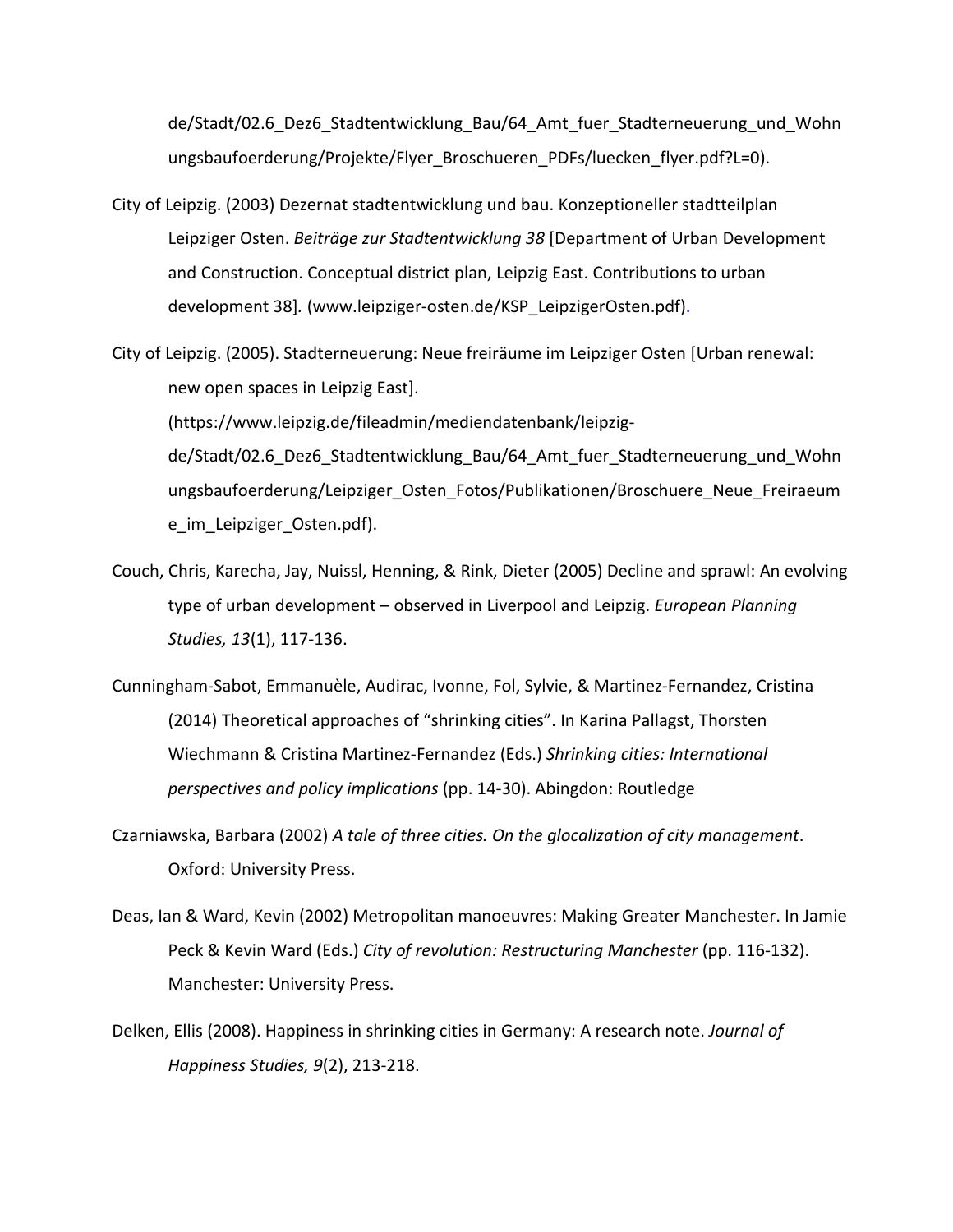- Dillon, Sarah (2005) Reinscribing De Quincey's palimpsest: The significance of the palimpsest in contemporary literary and cultural sources. *Textual Practice, 19*(3), 243-263.
- Doehler-Behzadi, Marta, Keller, Donald, Klemme, Marion, Koch, Michael, Lütke-Daldrup, Engelbert, Reuther, Iris & Selle, K (2005) Planloses schrumpfen? steuerungskonzepte für widersprüchliche stadtentwicklungen -verständigungsversuche zum wandel der planung [Planless shrinking? Steering concepts for contradictory urban developments - attempts at understanding the change of planning]. *disP,* 161(2), 71-78.
- Eckstein, Barbara (2003) Making spaces: Stories in the practice of planning. In Barbara Eckstein & James Throgmorton (Eds.) *Story and sustainability: Planning, practice, and possibility for American Cities* (pp. 15-36). Cambridge MA: MIT Press.

Flyvbjerg, Bent (1998) *Rationality and power. Democracy in practice*. Chicago: University Press.

- Fischer, Frank & Forester, John (Eds.) (1993) *The argumentative turn in policy analysis and planning.* Durham: Duke University Press.
- Forester, John (1993) Learning from practice stories: The priority of practical judgment. In Frank Fischer & John Forester (Eds.) *The argumentative turn in policy analysis and planning* (pp. 186-209). Durham: Duke University Press.

Foucault, Michel (1972) *The Archaeology of Knowledge.* London: Tavistock.

Ganapati, Sukumar (2014) The paradox of shrinking cities in India. In Harry Richardson and Chang Woon Nam (Eds.) *Shrinking cities: a global perspective* (pp 169-181). London: Taylor and Francis.

- García-Zamor, Jean-Claude (2012) Public participation in urban development: The case of Leipzig, Germany. *Journal of Public Administration and Policy Research, 4* (4), 75-83.
- Goldstein, Joshua, Sobotka, Tomáš & Jasilioniene, Aiva (2009) The end of "lowest-low" fertility? *Population and Development Review, 35*(4), 663-699.
- Gonzáles, Sara (2006) Scalar narratives in Bilbao: a cultural politics of scales approach to the study of urban policy. *International Journal of Urban and Regional Research, 30*(4), 836– 857.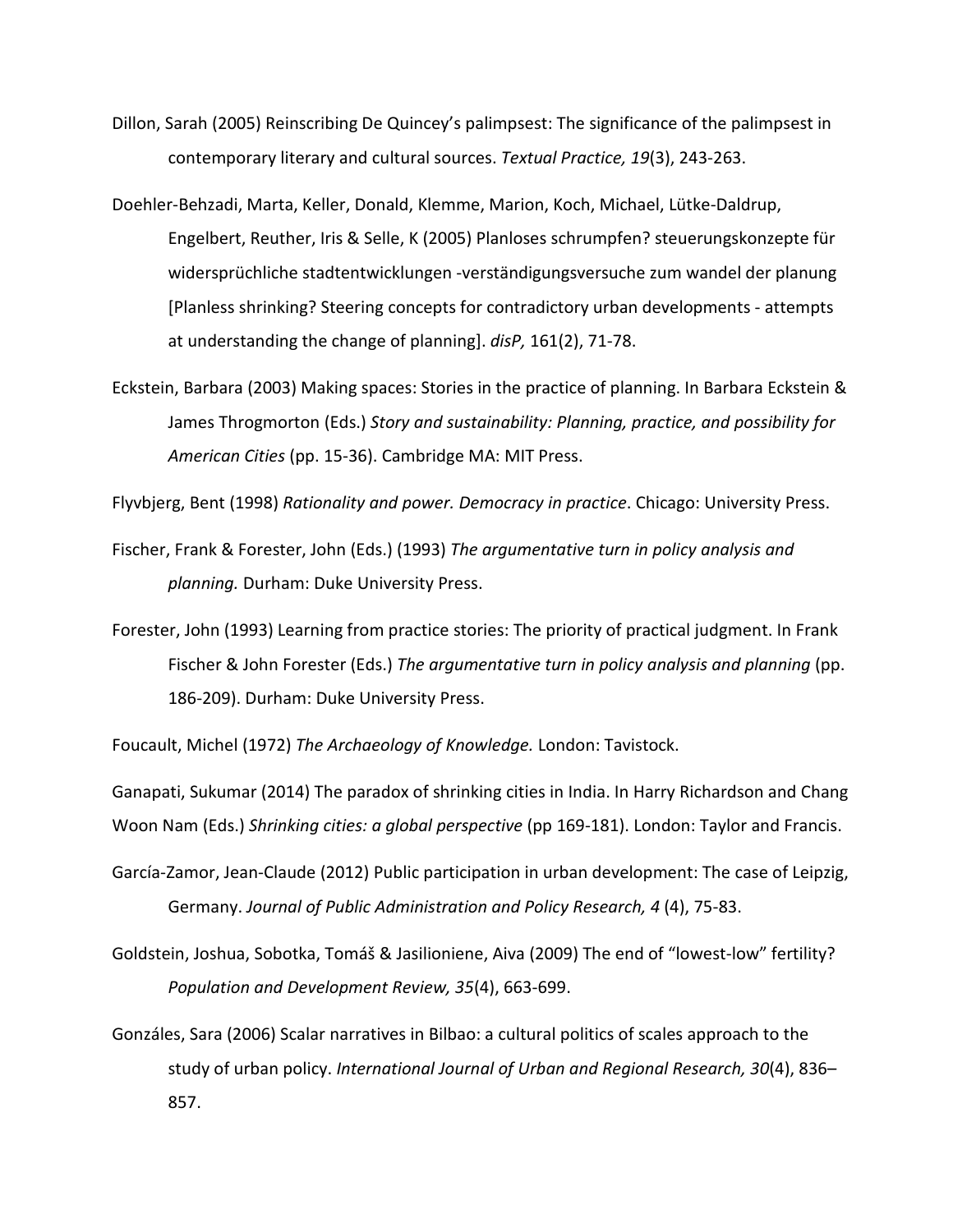- Glock, Birgit, & Häußermann, Hartmut, (2004) New trends in urban development and public policy in eastern Germany: Dealing with the vacant housing problem at the local level. *International Journal of Urban and Regional Research, 28*(4), 919-929.
- Gunder, Michael (2006) Sustainability planning's saving grace or road to perdition? *Journal of Planning Education and Research*, *26*(2), 208–221.
- Harvey, David (1989) From managerialism to entrepreneurialism: The transformation in urban governance in late capitalism. *Geografiska Annaler. Series B, Human Geography*, *71*(1), 3- 17.
- Heck, Astrid, & Will, Heike (2007) Interim use: Opportunity for new open-space quality in the inner city - the example of Leipzig. *German Journal of Urban Studies 46*(1), (https://difu.de/node/5959).
- Heinig, Stefan, & Wießner, Reinhard (2005) Wohnen in Leipzig von grauen stadtvierteln zu lebendigen wohnquartieren [Living in Leipzig - from grey neighbourhoods to lively living quarters]. In Helga Schmidt, Gudrun Mayer, & Dorothee Wiktorin (Eds.) *Der Leipzig atlas: geschichte, gegenwart und zukunft der stadt im kartenbild* [The Leipzig atlas: the history, present and future of the city in maps]. (pp. 104-107). Emons, Cologne.
- Hollander, Justin, & Németh, Jeremy (2011) The bounds of smart decline: A foundational theory for planning shrinking cities. *Housing Policy Debate, 21*(3), 349-367.
- Holman, Nancy (2014) Like mixing oil and water? The Take-up of sustainability in hard-to-reach places - an East Texas case study. *Journal of Planning Education and Research, 34*(4), 420- 432.
- Howe, Steven, Bier, Thomas, Allor, David, Finnerty, Thomas & Green, P (1998) The shrinking central city amidst growing suburbs: Case studies of Ohio's inelastic cities. *Urban Geography*, *19*(8), 714–734.
- Jensen, Ole (2007) Culture stories: Understanding cultural urban branding. *Planning Theory, 6*(3), 211-236.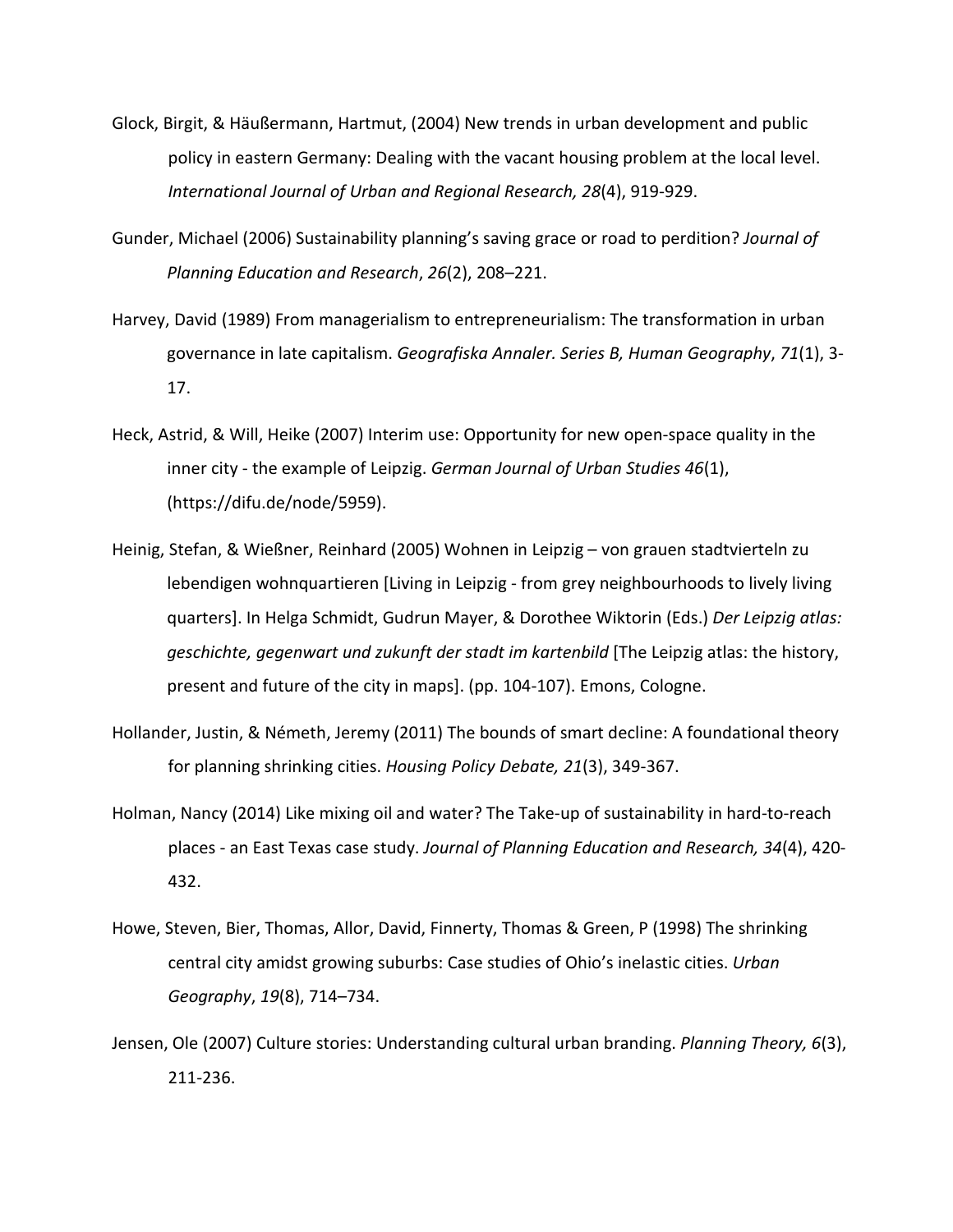- Kauffmann, Albrecht (2015) im fokus: bevölkerungsentwicklung der Ostdeutschen städte seit 1990 – fiktion oder wirklichkeit? [in focus: population development of East German cities since 1990 - fiction or reality]. *IWH, Wirtschaft im Wandel, 21*(1), 8-11.
- Lauermann, John (2016) "The city" as developmental justification: Claimsmaking on the urban through strategic planning. *Urban Geography, 37*(1), 77-95.
- Lütke Daldrup, Engelbert (2001) Last exit. Die "perforierte stadt" [Last exit. The 'perforated city']. *Bauwelt 24.2001.* Berlin. [\(http://www.bauwelt.de/das-heft/Die-perforierte-Stadt-](http://www.bauwelt.de/das-heft/Die-perforierte-Stadt-2121122.html)[2121122.html](http://www.bauwelt.de/das-heft/Die-perforierte-Stadt-2121122.html) )
- Mace, Alan, Hall, Peter & Gallent, Nick (2007) New East Manchester: Urban renaissance or urban opportunism? *European Planning Studies*, *15*(1), 51-65.
- Mace, Alan (2014) Book review: Shrinking cities: International perspectives and policy implications. *International Journal of Urban and Regional Research, 38*(4), 1536-1539.

Mandelbaum, Seymour (2000) *Open moral communities*. Cambridge MA: MIT Press.

- Martinez-Fernandez, Cristina, Kubo, Naoko, Noya, Antonella, & Weyman Tamara (2012) *Demographic change and local development shrinkage, regeneration and social dynamics*. Paris: OECD Publishing.
- Merrifield, Andy (2013) The urban question under planetary urbanization. *International Journal of Urban and Regional Research*, *37*(3), 909–922.
- Moody, Michael (1997) Book review: Planning as persuasive storytelling: The rhetorical construction of Chicago's electric future. *Contemporary Sociology*, 26(5), 595-596.
- Nuissl, Henning, & Rink, Dieter (2005) The 'production' of urban sprawl in eastern Germany as a phenomenon of post-socialist transformation. *Cities, 22*(2), 123-134.
- Oswalt, Phillip, & Rieniets, Tim (Eds.) (2006) *Atlas of shrinking cities*. Ostfildern: Hatje Crantz Verlag.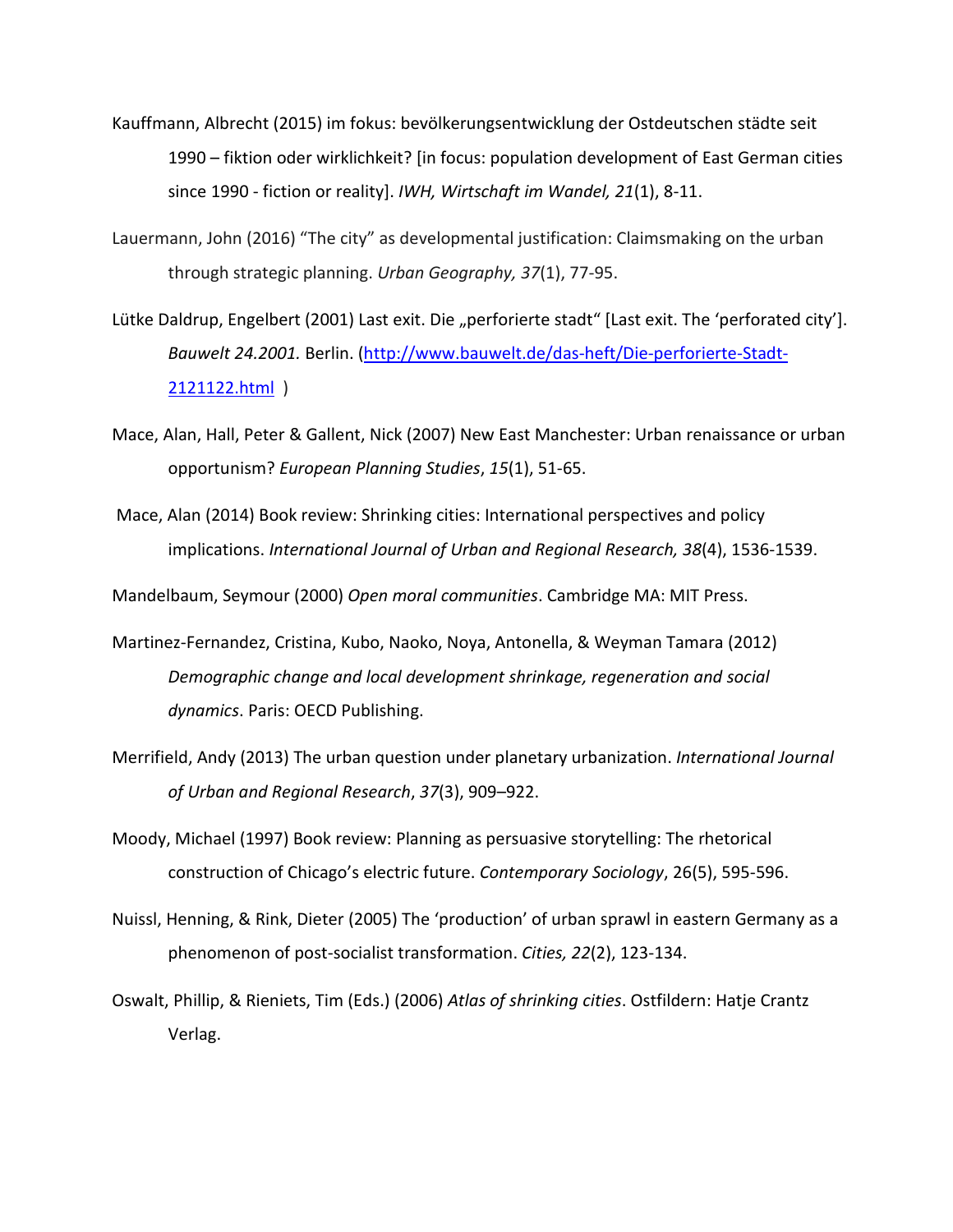Pallagst, Karina & Wiechmann, Thorsten (2005) Shrinking smart? städtische schrumpfungsprozesse in den USA [Shrinking smart? urban shrinking processes in the USA]. In Norbert Gestring, Herbert Glasauer, Christine Hannemann, Werner Petrowsky, & Jörg Pohlan (Eds.) *Jahrbuch StadtRegion 2004/2005. Schwerpunkt Schrumpfende Städte* [City-region yearbook 2004/2005. Focus on shrinking cities]. (pp. 105-127). Wiesbaden: VS Verlag für Sozialwissenschaften.

- Pallagst, Karina, Wiechmann, Thorsten, & Martinez-Fernandez, Cristina (2014). Shrinking cities: An emerging planning phenomenon. In Karina Pallagst, Thorsten Wiechmann, & Cristina Martinez-Fernandez (Eds.) *Shrinking cities: International perspectives and policy implications* (pp. 3-13). Abingdon: Routledge.
- Power, Anne, Plöger, Jörg & Winkler, Astrid (2010) *Phoenix cities: The fall and rise of great industrial cities.* Bristol UK: Policy Press.
- Rall, Emily Lorance, & Haase, Dagmar (2011). Creative intervention in a dynamic city: A sustainability assessment of an interim use strategy for brownfields in Leipzig, Germany. *Landscape and Urban Planning, 100*(3), 189-201.
- Rhodes, James, & Russo, John (2013) Shrinking "Smart"?: Urban Redevelopment and Shrinkage in Youngstown, Ohio. *Urban Geography*, *34*(3), 305–326.
- Richardson, Harry, & Nam, Chang Woon (2014) *Shrinking cities: A global perspective.* Abingdon: Routledge.

Rink, Dieter, Haase, Annegret, Bernt, Matthias, Arndt, Thomas, & Ludwig, Joanna (2010) *Urban Shrinkage in Leipzig and Halle, the Leipzig-Halle Urban Region, Germany* (Research Report). Leipzig: Helmholtz Zentrum für Umiltforschung. (https://www.ufz.de/export/data/400/39014\_WP2\_report\_Leipzig\_Halle\_kompr.pdf).

Sandercock, Leonie (2003) Out of the closet: The importance of stories and storytelling in planning practice. *Planning Theory & Practice, 4*(1), 11-28.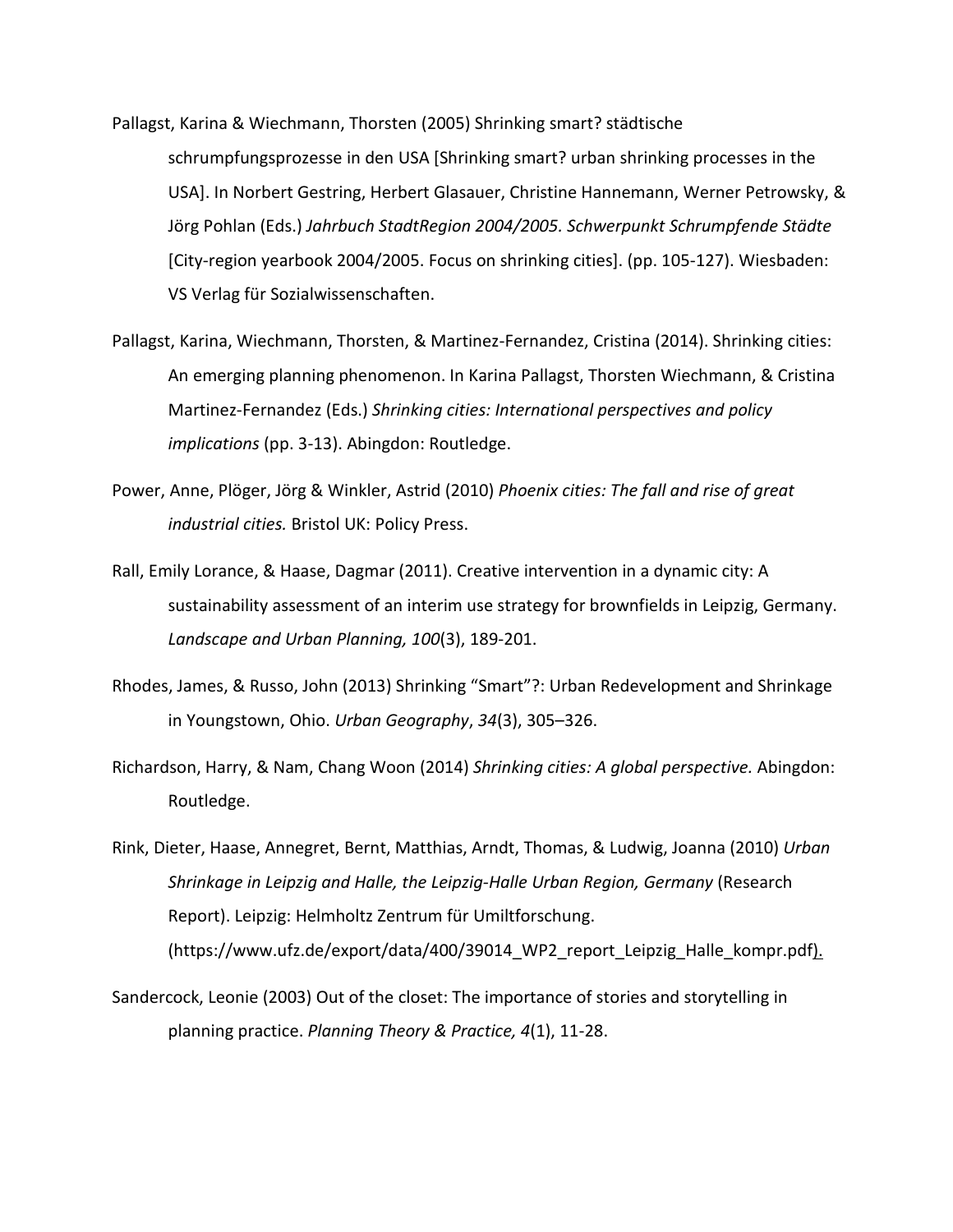- Schetke, Schetke & Haase, Dagmar (2008) Multi-criteria assessment of socio-environmental aspects in shrinking cities. Experiences from eastern Germany. *Environmental Impact Assessment Review, 28*(7), 483-503.
- Schmidt, Helga, Mayer, Gudrun, & Wiktorin, Dorothee (Eds.) *Der Leipzig atlas: geschichte, gegenwart und zukunft der stadt im kartenbild* [The Leipzig atlas: the history, present and future of the city in maps]. Emons, Cologne.
- Scott, Allen, & Storper, Michael (2015) The Nature of Cities: The scope and limits of urban theory. *International Journal of Urban and Regional Research*, *39*(1), 1–15.
- Sousa, Silvia, & Pinho, Paulo (2015) Planning for Shrinkage: Paradox or Paradigm. *European Planning Studies, 23*(1), 12-32.
- Steinführer, Annett, & Haase, Annegret (2007) Demographic change as a future challenge for cities in east central Europe. *Geografiska Annaler: Series B, Human Geography, 89*(2), 183-195.
- Throgmorton, James (1996) *Planning as persuasive storytelling: The rhetorical construction of chicago's electric future*. Chicago: University Press.
- Tiefensee, Wolfgang (2005) Geleitwort des oberbürgermeisters. Leipzig, eine stadt im aufbruch [Forward bythe mayor. Leipzig, a city on the verge of change]. In Helga Schmidt, Gudrun Mayer, & Dorothee Wiktorin (Eds.) *Der Leipzig atlas: geschichte, gegenwart und zukunft der stadt im kartenbild* [The Leipzig atlas: the history, present and future of the city in maps]. (p. 6). Emons, Cologne.
- van Hulst, Merlijn (2012) Storytelling, a model of and a model for planning*. Planning Theory, 11*(3), 299-318.
- Volgmann, Felix (2015) *United we shrink! Planning narratives in Leipzig* (unpublished master's thesis). London School of Economic Science and Political Science, London.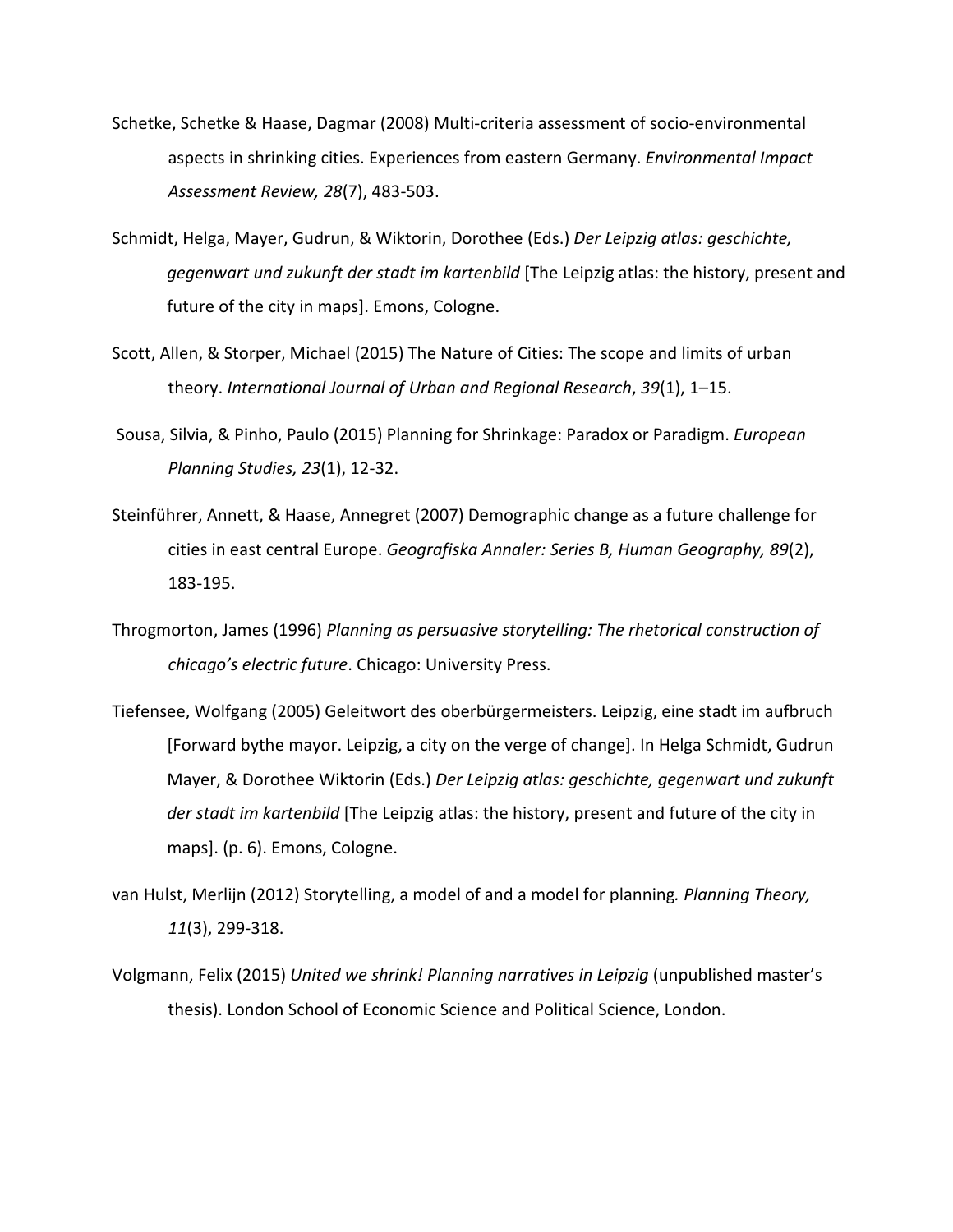- Wachsmuth, David (2014) City as ideology: reconciling the explosion of the city form with the tenacity of the city concept. *Environment and Planning D: Society and Space, 31*(1), 75- 90.
- Walter, Marile (2013) *Making plans-telling stories: Planning in Karlskrona/Siden 1980-2010*. Doctoral Dissertation. Karlskrona: Blekinge Institute of Technology. (http://www.bth.se/fou/forskinfo.nsf/all/a4b7ec1fd6722e06c1257b2c003c711c?OpenDo cument).
- Wiechmann, Thorsten, Volkmann, Anne, & Schmitz, Sandra (2014) Making places in increasingly empty spaces. In Karina Pallagst, Thorsten Wiechmann, & Cristina Martinez-Fernandez (eds.). *Shrinking cities: International perspectives and policy implications* (pp. 125-146). Abingdon: Routledge.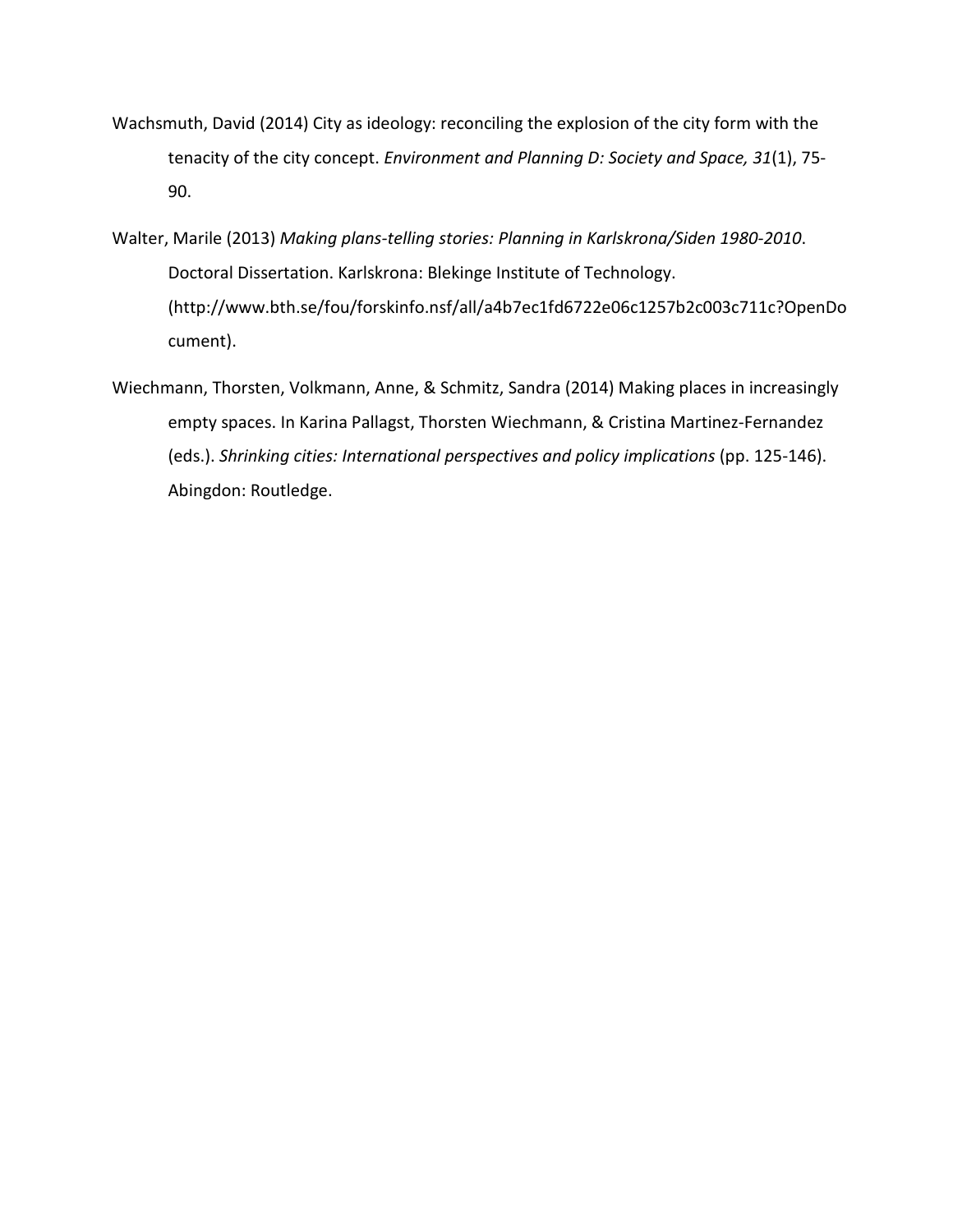<span id="page-29-2"></span>[3] There is no precise way to date this. In 1995 the so called "Raumbeobachtungssystem" (spatial monitoring system) was set up to monitor empty houses & flats and their geographic location but was initially just an initiative by the planning department. The literature refers to the 'shrinking phase' starting in the late 1990s. Two of our interviewees (5,6) dated it to 1997/98.

<span id="page-29-3"></span>[4] The transformation from shrinkage to growth was gradual and we judge that 2011 marks the latest date of the adopted narrative of shrinkage.

<span id="page-29-4"></span>[5] We note that the depiction as trade city is not the sole but most frequently mentioned attribute of Leipzig's past. Other accounts that can be linked to the city's foundational narrative is the mention of Leipzig's historical importance as 'book city' (many publishing houses were/ are based in Leipzig), and as a music city (referring to several famous composers who lived in Leipzig).

<span id="page-29-0"></span>j [1] An economic phase in the 19th century that was accompanied by the prominent architectural style of historicism and left its architectural legacy in Leipzig.

<span id="page-29-1"></span><sup>[2]</sup> We use the term 'adopted' to emphasize city actors taking up the shrinking city narrative as federal intervention focused on shrinking cities was external to the city in its origins. In 2000 the federal government established a commission on housing market problems and between 2002- 2009 the Federal Government also underwrote the *Stadtumbau Ost programme.*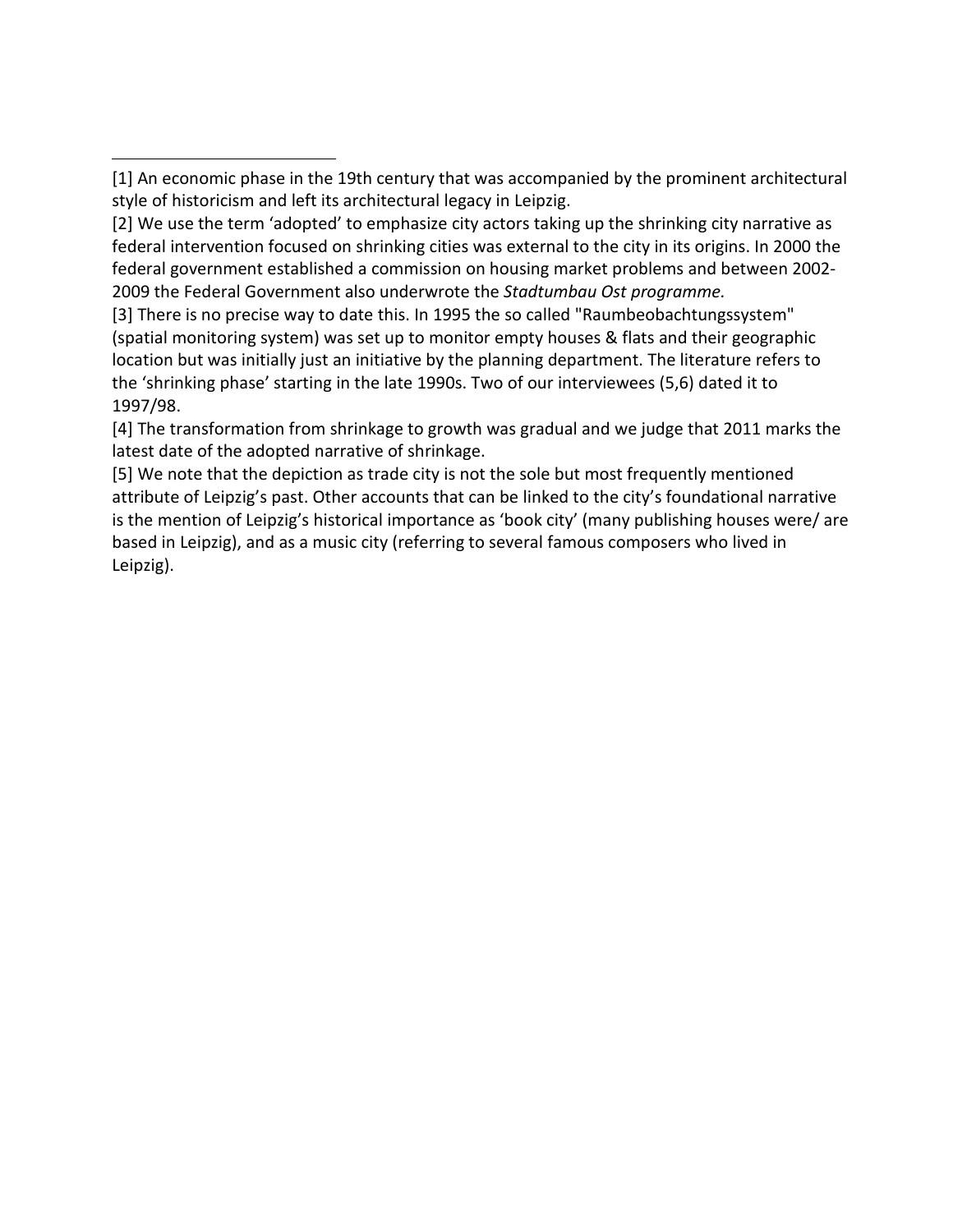# Figure One: Interviewee details

|               | Position                        | Relevance                    |  |
|---------------|---------------------------------|------------------------------|--|
| Interviewee 1 | Freelance planner,              | In Leipzig since 1998        |  |
|               | Bürogemeinschaft Gauly &        |                              |  |
|               | Heck bgh.                       |                              |  |
| Interviewee 2 | Head of Department Urban        | In Leipzig since 2007,       |  |
|               | Renewal West at the Office for  | previously in consultancy    |  |
|               | Urban Regeneration and          | industry dealing with        |  |
|               | <b>Residential Development</b>  | Leipzig                      |  |
| Interviewee 3 | Head of the Office for Urban    | In Leipzig since 1991        |  |
|               | Regeneration and Residential    |                              |  |
|               | Development                     |                              |  |
| Interviewee 4 | <b>Head of Department Urban</b> | In Leipzig since 1997        |  |
|               | Development Planning in the     |                              |  |
|               | Office of Urban Planning        |                              |  |
| Interviewee 5 | Urban Planner, Head of Office   | In Leipzig since 1991        |  |
|               | of Urban Planning               | (retired in 2011)            |  |
| Interviewee 6 | Head of Division, Urban         | 2002 - 2004 Head of the      |  |
|               | Development Policy, BBSR,,      | <b>Olympic Planning Unit</b> |  |
|               | Federal Ministry for the        | Former Head of               |  |
|               | Environment, Nature             | Department Urban             |  |
|               | Conservation, Building and      | Development Planning at      |  |
|               | Nuclear Safety (BMUB)           | the Office of Urban          |  |
|               |                                 | Planning                     |  |
| Interviewee 7 | Director of Research and        | In Leipzig from 2006 -       |  |
|               | Managing Director at the        | 2013,                        |  |
|               | German Institute of Urban       | Deputy Mayor of Urban        |  |
|               | Affairs [Deutsches Institut für | Development                  |  |
|               | Urbanistik - Difu]              |                              |  |